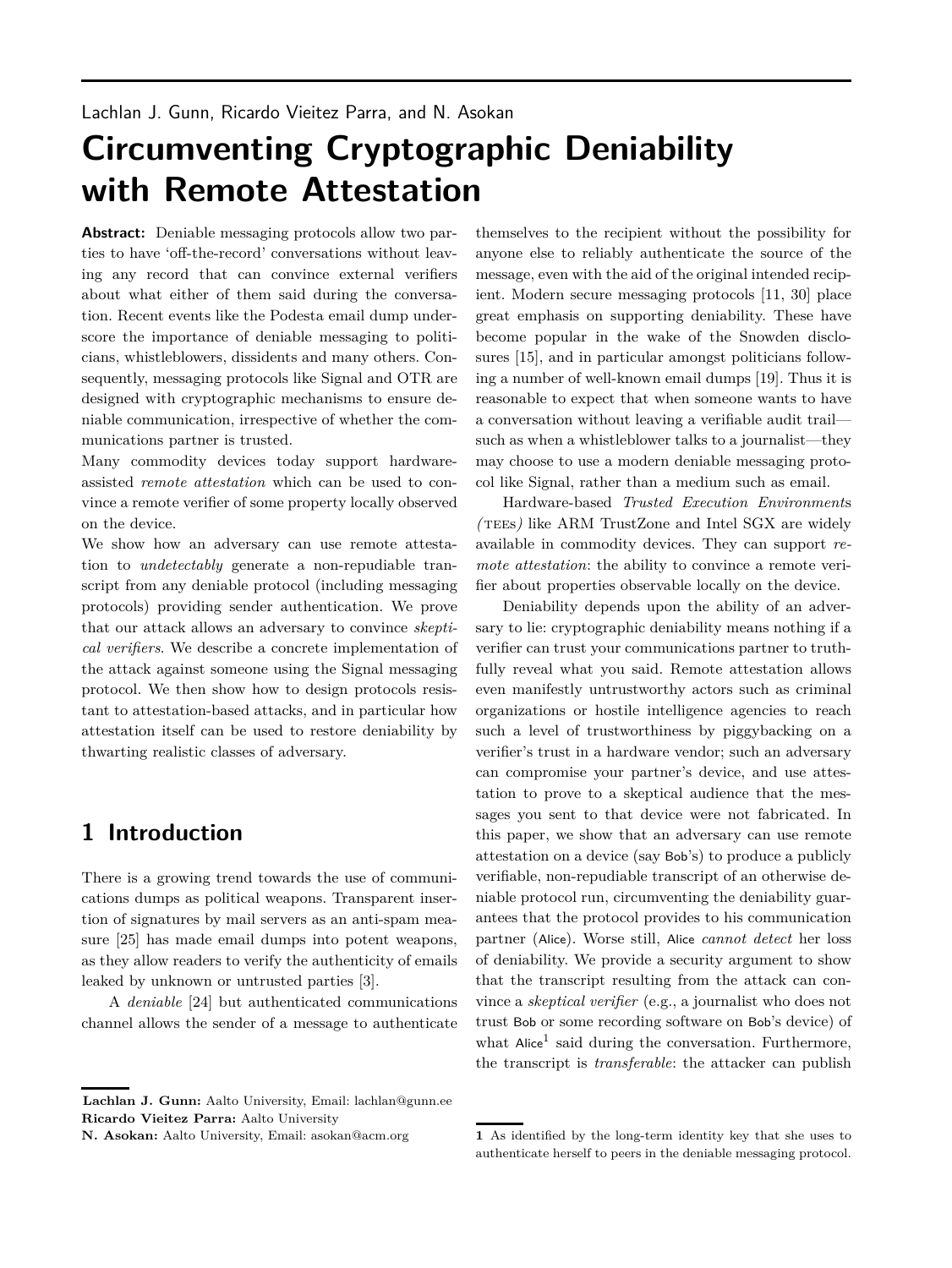the transcript, which can be verified by anyone capable of verifying the attestation. This is at odds with the expectations of users, who assume that a remote adversary cannot obtain verifiable transcripts of their messages by compromising their contacts' devices.

We have implemented a working prototype of the attack using Signal as the deniable messaging protocol, and Intel SGX for remote attestation. But the basic approach can circumvent deniability guarantees of any protocol that makes use of an authenticated channel. We discuss several such examples.

We show that remote attestation itself can be used to restore deniability for Alice by thwarting a realistic class of adversaries which we call *software-modifying adversary* (who can install or manipulate software on Bob's device but cannot install new TEEs) from mounting this attack. The intuition behind the defense is for Bob's device to attest to Alice either that it will make no further attestations about the conversation, or that the message authentication key(s) used in the session are present *outside* the TEE, and thus any subsequent attested transcript from Bob's device will not convince skeptical verifiers about the origin of the messages Alice sends in the session. We show that the attack cannot be defended against stronger adversaries (who can install TEES on Bob's device) without foregoing sender authentication in the messaging protocol.

Finally, we show that the central idea of attesting confidentiality and behavior of secret keys can have positive applications, too. One such application is to use a TEE to 'upgrade' a shared-key based message authentication code to a publicly verifiable signature which may be useful in scenarios where resource-constrained devices (e.g., automotive microcontroller units) need to produce publicly verifiable statements (e.g., for use in accident investigation).

Our contributions are as follows:

- **Removing deniability:** We present a generic method for stripping the deniability of messaging protocols that provide sender authentication [Section [3.2\]](#page-3-0) and a concrete implementation of it using Intel SGX and the Signal messaging protocol [Section [3.3\]](#page-5-0). We discuss several other types of deniable protocols which can be similarly attacked [Section [3.4\]](#page-5-1).
- **Restoring deniability:** We show how we can restore deniability (a) in the presence of adversaries who can only modify software, by using remote attestation itself [Section [4.1\]](#page-6-0), and (b) in the presence of stronger adversaries, by foregoing sender authentication [Section [4.2\]](#page-8-0).

– **Positive uses:** We show that the basic pattern used in the attack has positive applications such as allowing a TEE to 'upgrade' a shared-key based message authenticator to a publicly verifiable signature [Section [5\]](#page-9-0).

We also prove in Appendix [A](#page-14-0) that (a) our attack results in a transcript that can convince skeptical, offline verifiers [Theorem [1\]](#page-16-0), (b) that *any* authenticated messaging protocol that does not use a TEE can be undetectably rendered non-repudiable [Theorem [2\]](#page-18-0), and (c) that it is not possible to defend against a hardware-modifying adversary without sacrificing sender authentication in the messaging protocol [Corollary [2\]](#page-18-1).

Though we focus on deniable messaging, this observation applies to the more general zero-knowledge setting; the use of remote attestation effectively turns interactive protocols into non-interactive ones, allowing the verifier in a zero-knowledge protocol to prove to a third party any property that it can locally verify.

Today's cryptographic deniability mechanisms are indeed secure with respect to their assumptions. But we show that it is *no longer valid to assume the adversary can lie to the verifier*. We hope that our work will help protocol designers to be cognizant of how this change affects the deniability guarantees that their protocols provide in real world systems.

# **2 Preliminaries**

### **2.1 Deniable protocols**

We consider the following setting for secure messaging protocols: two parties, Alice and Bob, each having longterm identity keys. The messaging scheme provides the usual authenticity, integrity, and confidentiality guarantees to Alice and Bob [\[36\]](#page-14-1). Suppose that one party (say Bob) has recording software (which we refer to as the *prover*) installed on his device (possibly by an external adversary without Bob's knowledge). The goal of the adversary is to use a protocol transcript recorded on Bob's device to convince a *skeptical* third party *verifier* (Valerie) that a certain message was definitely sent by Alice, the *victim*. Valerie is "skeptical" in the sense that she does not automatically believe the claims of provers since provers may be dishonest. Valerie therefore expects that the claims are backed up by verifiable evidence in the transcripts.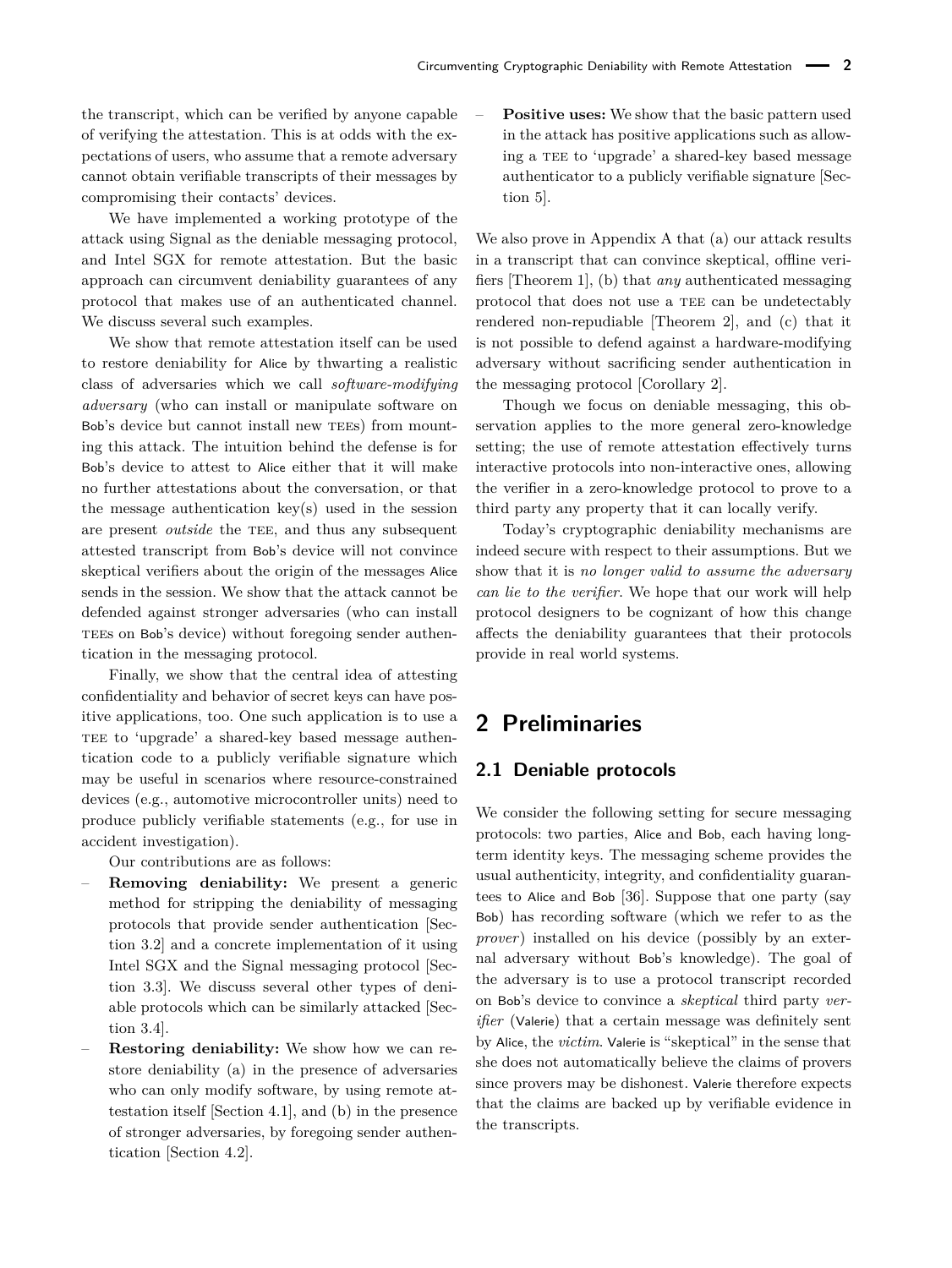Informally, a *deniable* protocol prevents the prover from obtaining such evidence. This is not necessarily at odds with the requirement for authentication; a protocol can provide strong authentication between its participants, while at the same time not allowing either party to prove anything about it to anyone else.

Deniability is traditionally established by showing that an adversary can produce a protocol transcript, indistinguishable from a real one, consisting of arbitrary messages of the adversary's choice. This is known as *offline deniability* [\[18\]](#page-13-7). The double-ratchet algorithm [\[29\]](#page-13-8) used by Signal has this property: anyone can construct a completely valid transcript for any set of messages be-tween any two parties. Other protocols such as TLS [\[17\]](#page-13-9) are also deniable; in both cases, message authentication uses symmetric-key cryptography; thus each party can produce a transcript containing arbitrary messages purporting to be from the other, along with correct message authentication tokens.

A stronger notion than off-line deniability is *on-line* deniability [\[18,](#page-13-7) [36,](#page-14-1) [37\]](#page-14-2) where the prover is allowed to communicate with the verifier *during* the protocol. In general, this is much harder to achieve, though protocols such as those by [\[18,](#page-13-7) [37\]](#page-14-2) have had some success. Note that the proof obtained by the verifier performing an online attack in this case is *not transferable*, meaning that it cannot, for example, be published in a data dump to implicate the victim in the eyes of skeptical observers.

## **2.2 Hardware-assisted trusted execution environments**

A TEE is a security primitive that makes it possible to execute security-critical logic isolated from all other software on the same device. In addition, TEES support secure persistent storage, referred to as *sealed storage*, for persistently storing sensitive data like keys, and *remote attestation*, the possibility of convincing a remote verifier of the configuration or other properties of the device. Over the past two decades, processor extensions to enable TEEs have become widely deployed. ARM TrustZone [\[1\]](#page-13-10) (common on smartphones and tablets) and Intel SGX [\[2\]](#page-13-11) (for x86-based personal computers and servers) are two examples. Trusted Platform Modules (TPMs) [\[20\]](#page-13-12), typically realized as discrete components, are an example of a widely deployed type of *fixedfunction* TEE.

**Intel SGX** allows a developer to designate a (securitycritical) portion of an application as an *enclave*. When an enclave is initialized, the processor measures the enclave. Data belonging to the enclave are automatically protected when they leave the processor, ensuring that only the enclave code can access its data. Memory protection provided by sgx ensures that enclaves are strongly isolated even from the operating system.

**TPMs** provide an append-only log that is used to store 'measurements' of subsequent components of the boot process. A *root of trust for measurement* appends a hash of the bios, which appends a hash of the bootloader, and with operating system support this measurement chain can continue as far as user applications. A tpm provides only a chain of measurement, not any form of memory protection, but this is sufficient to perform remote attestation.

**Remote attestation** is the process by which a TEE on a device takes part in a secure protocol in order to convince a remote verifier about specific properties that can be observed on the device. The most common form of remote attestation is to convince the verifier of the software state of the local device. This is done by measuring the software running locally and signing it with a key known only to the TEE. The manufacturers of a TEE typically issue a certificate for the TEE's signature verification key. A verifier who trusts a TEE manufacturer and knows the manufacturer's signature verification key, can verify the attestation from a TEE from that manufacturer to convince itself of the state of the device. Any locally observable property, such as the result of running a program in a TEE, can be conveyed via remote attestation.

Attestation of an sgx enclave consists of a number of components [\[2,](#page-13-11) §2.15], including the code signature verification key that was used verify the enclave, the enclave's measurement hash, and a piece of arbitrary data provided by the attesting enclave from within its protected memory region. The utility of this attestation depends upon the isolation guarantees provided by the processor; a production-mode sgx enclave is strongly isolated from outside code, and its state is therefore mutated according only to the rules of the enclave. This allows us to make more detailed inferences about the state of the enclave.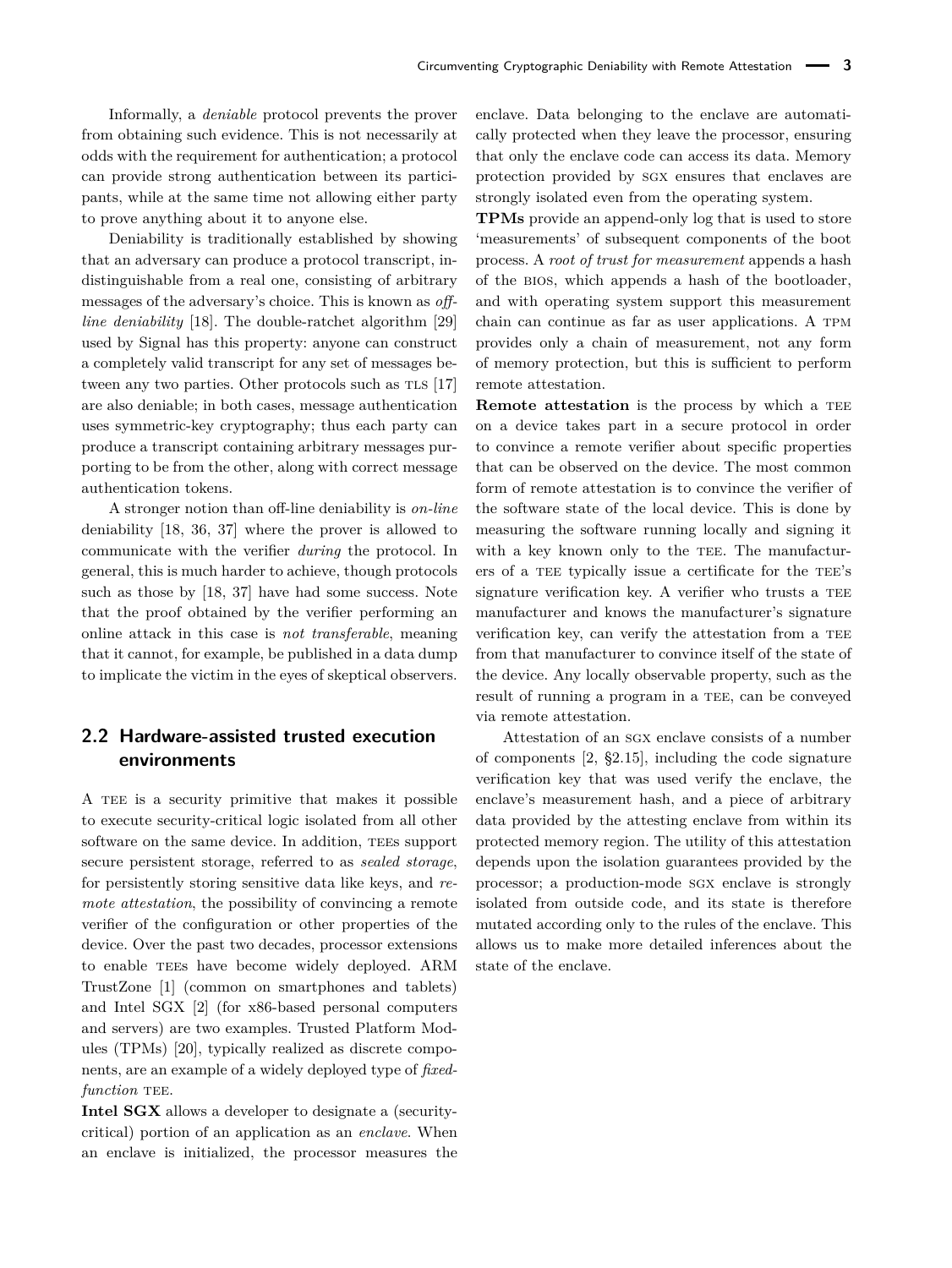# <span id="page-3-1"></span>**3 Making deniable protocols non-repudiable with remote attestation**

The goal of a deniable messaging protocol is to allow its participants to communicate in such a way that the recipient of a message in a protocol session can be assured of the identity of the sender, but that the protocol provides outsiders with no such assurance, even with the cooperation of the original recipient.

Recall that remote attestation makes it possible to transform any *locally verifiable property* on a system into an unforgeable statement that can be—possibly publicly—*verified by a remote party*. In this attack, we select as the attested property the *output of a protocol*, as implemented by a program  $P$ . This results in a statement of the form:

*Program* P*, running under conditions [. . . ], output x.*

The intuition behind our attack is simple: if the output of  $P$  convinces the party executing it of any statement, then the attestation convinces its verifier of the same statement. If  $P$  implements an authenticated message functionality, then the attestation can convince anyone verifying it that a particular party sent a particular message. In this section, we describe our deniabilitystripping protocol transformation, and its concrete realization using Intel SGX, targeting Signal.

### **3.1 Adversary model for deniability**

The traditional adversary model for deniable communication in the presence of skeptical verifiers is as follows. The adversary is assumed *not to be able* to compromise either the victim's (Alice) or the verifier's (Valerie) devices (if the adversary compromises Alice's device, then he can use it to send legitimate messages saying whatever he wants!). The adversary is assumed to have access to the device of the person the victim is communicating with (Bob).

In this paper, we make a distinction between two kinds of adversaries. A remote attacker can install or manipulate software on Bob's device but cannot modify the hardware. We call this a *software-modifying adversary*. Conversely, an attacker with physical access to Bob's device can modify its hardware, and thus nest one execution environment within another. This type of attacker we call a *hardware-modifying adversary*. We assume that the adversary cannot compromise the integrity of TEEs.

This distinction is important if the security of a protocol depends upon the absence of some piece of hardware—an attacker wishing to insert a new piece of hardware into a device must have physical access, whereas a remote attacker must content themselves with whatever happens to be available.

In either case, the adversary can use all TEEs on the devices under its control, and in particular can produce remote attestations that are trusted by the skeptical verifier Valerie. As a pre-requisite for Valerie to be convinced by the remote attestation from Bob's device, we assume that Valerie has securely obtained—and trusts the integrity of—the trust root for verifying the attestation, e.g. the signature verification key from the manufacturer of the TEE. Importantly, the adversary's remote attestations do not need to convince everyone, but only those verifiers that Alice wants to keep from learning what messages she sent.

### <span id="page-3-0"></span>**3.2 Attesting the output of deniable protocols**

In this paper, we will use remote attestation to transform authenticated protocols into non-repudiable ones, making deniability impossible for protocols that can be executed inside a TEE without detection.

We show our protocol transformation in Figure [1.](#page-4-0) It takes the original protocol  $\pi$  and adds an attestation by a TEE on Bob's device to the original protocol's output after running it. It then sends this output along with the attestation to the verifier, Valerie, who verifies the attestation and then outputs the value sent by Bob's device. We denote the transformed protocol as  $\text{Clone}_B(\pi)$ . Valerie knows that the message from Bob's TEE is authentic, because the verification function  $Verify_{\mathcal{D}}(x, \sigma)$ ensures that the message *x* was emitted by the program  $P$  implementing  $π$ . These changes are invisible to Alice, who just sees a normal execution of *π*.

This result is significant in that it allows us to noninteractively prove to a skeptical verifier that a protocol has yielded some result. Where this protocol attempts to realize a deniable communications channel, this is catastrophic to its security.

An important point is that this attack depends upon Clone<sub>B</sub>( $\pi$ ) being *secure*, and so a demonstration is not enough on its own. We provide a formal security argument for the non-deniability of  $\pi$  in Appendix [A.](#page-14-0)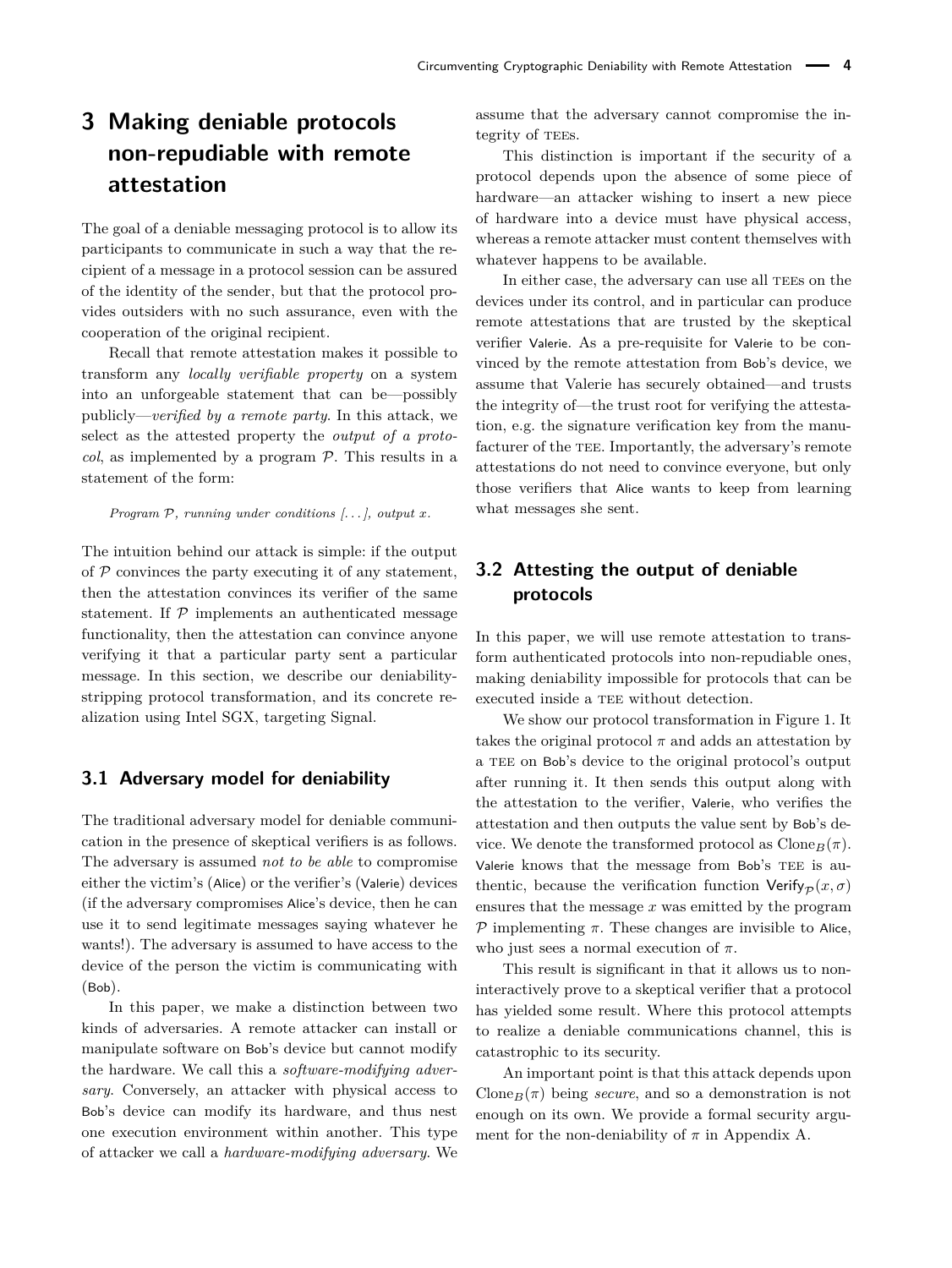<span id="page-4-0"></span>

**Fig. 1.** Our modified protocol Clone $B(\pi)$ , with a TEE added and additions to the protocol shown in dashed lines. In this three-party protocol, we take the original protocol  $\pi = (\pi_A, \pi_B)$ —which does not use the TEE shown—and convert Bob's part into a program P that executes his component *π<sup>B</sup>* before producing an attestation to its output. No change is made to Alice's part of the protocol—the modifications are completely invisible to her. Valerie can then verify the attestation, and knowing that the program  $P$  attests to the output of *πB*, concludes that the protocol was correctly executed. The protocol is so-named because, in general, it takes a functionality and 'clones' one of its outputs, so that Valerie will always output the same value as the one being cloned.

Canetti [\[12\]](#page-13-13) defined the secure message transmission functionality  $\mathcal{F}_{SMT}$ ; this functionality allows a party *P* to send a message (Send*, sid, Q, m*), and it will accordingly send (Sent*, sid, P, m*) to party *Q*. Significantly, a user cannot in general return a message to the functionality for after-the-fact verification of its origin. As a result, the recipient of a message can lie about what they received, making messages sent through the functionality *deniable*. Critically, deniability is a feature of the protocol realizing  $\mathcal{F}_{SMT}$ , and not of the functionality; there exist both deniable and non-repudiable protocols that realize this functionality. For example, we might imagine a protocol that has Alice sign every message to Bob, such as that described in [\[13,](#page-13-14) §4.1]. Conversely, protocols such as Signal, TLS, and Off-the-Record provide deniable realizations of  $\mathcal{F}_{SMT}$ .

This fact means that there is no guarantee that deniability will be preserved under composition, allowing the existence of protocols such Clone<sub>*B*</sub>( $\pi$ ) that provide non-repudiability of messages despite the sender believing that they are taking part in a repudiable protocol *π*.

A point worth noting is that some mutuallyauthenticated protocols such as Signal, OTR, and TLS guarantee the authenticity of Alice's messages even when Bob's identity key is available to the adversary. In this case, an attacker can compromise Bob's device and carry out this attack *at any time*. This fact has been used to construct online attacks on deniability, such as in [\[38,](#page-14-3) §A]; they point out that an *online* trusted third party (or even sgx) can be used to obtain a non-repudiable proof of authenticity specifically for OTR and Signal.

Protocols such as DAKEZ [\[38\]](#page-14-3) provide online deniability by allowing forgery by anyone holding *either* identity key. Such protocols resist our attack if Bob's identity key is generated or exported outside the TEE. Our attack is still applicable if the adversary can generate a new identity key inside a TEE and have it accepted by Alice [\[28\]](#page-13-15), for example by corrupting Bob's key—thus forcing him to generate a new one—or compromising his device before he installs his messaging client. For this reason, such protocols are more resistant—though not invulnerable—to our attack.

Let us consider a concrete example of transforming the Signal protocol  $\pi_{\text{Signal}}$  to Clone<sub>*B*</sub>( $\pi_{\text{Signal}}$ ). As described in Figure [1,](#page-4-0) this involves a regular Signal client on Bob's device augmented with a custom addition by the adversary that uses the TEE on Bob's device to produce an attestation of the output produced by the regular Signal client. This will convince Valerie that Bob received an authenticated message from Alice. The Signal protocol  $\pi_{\text{Signal}}$  does not interact with the TEE, and so this modification from  $\pi_{\text{Signal}}$  to Clone<sub>*B*</sub>( $\pi_{\text{Signal}}$ ) is undetectable to Alice.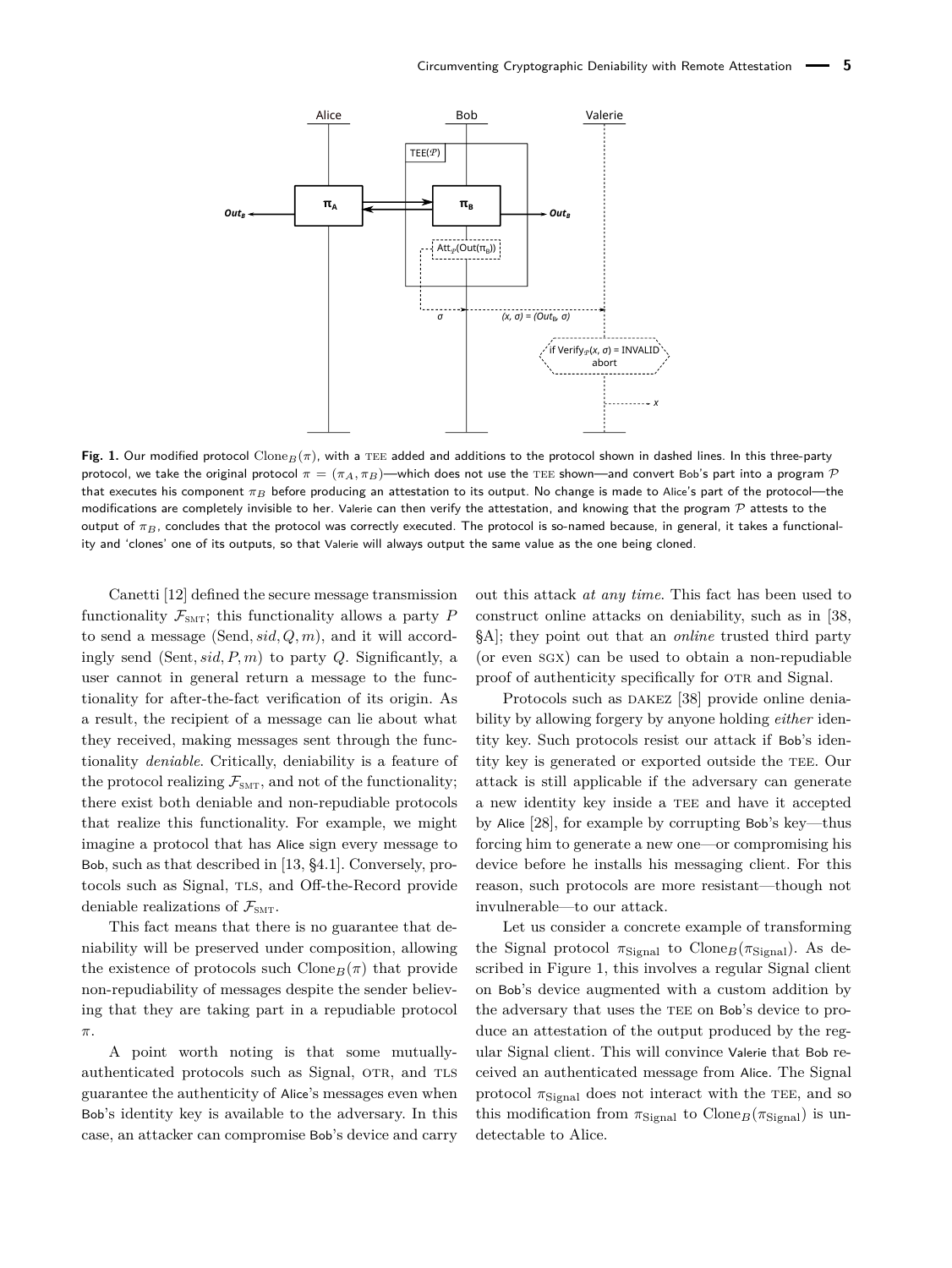### <span id="page-5-0"></span>**3.3 Practical attack**

We have implemented this attack using remote attestations provided by Intel's SGX. We have produced an sgx enclave based on the *libsignal-protocol-c* [\[7\]](#page-13-16) library to perform all session-related cryptographic operations; it produces all ephemeral keys, and the cryptographic state of the protocol never leaves the enclave in the clear. We then modify the third-party *signal-cli* Signal client to use this enclave in place of its own implementation of  $\pi$ <sub>Signal</sub>.

Signal's key-establishment protocol at its most basic involves four key-pairs: one identity key-pair for each party— $(A, q^A)$  and  $(B, q^B)$ —one ephemeral keypair for the initiator— $(a, g^a)$ —and one short-term prekey pair  $(b, g^b)$  that is published by the recipient to allow asynchronous operation [\[30\]](#page-13-4). The root key is derived from these keys using a Diffie-Hellman key exchange, with the complication that several exchanges are computed simultaneously and combined according to  $KDF(g^{ab} \parallel g^{AB} \parallel g^{Ab})$ . Reading or forging messages therefore requires at least one private key from each handshake; that is to say, at least one from  $\{a, b\}$ , one from  $\{a, B\}$ , and one from  $\{A, b\}$ .

An identity key is not enough to obtain the session key; this is necessary for forward secrecy. Deniability of the key exchange derives from the fact that possession of both ephemeral private keys suffices to obtain the session key, and thus anyone can forge a key exchange between any two parties. This feature is helpful for our attack, because if we know that an enclave has generated *b* and maintained its secrecy, then derivation of the key by any other entity requires the secret keys *a* and *A* and unless Alice is compromised, only she will have access to *A*.

In addition to the normal processing that is performed by *libsignal-protocol-c*, the enclave constructs a transcript of the session, eventually producing an attestation to the entire transcript. This attestation proves to Valerie that Bob's secret ephemeral key *b* was secured by the TEE, and so that he cannot forge messages purporting to be from Alice.

An important point is that we do not require that the TEE maintain the secrecy of Bob's long-term identity key. The result is that the attack can take place at any time, for example following the compromise of a user's device, rather than at the time of key generation—this is the ideal situation for a remote attacker, as by compromising a victim's phone, this attack can be used to obtain a non-repudiable transcript of any messages sent to them from then on.

This implementation demonstrates that the attack is not difficult to carry out: our implementation took less than three months for a single student developer with no prior sgx experience. To be publicly deployable, enclave code needs to be signed by an authorized developer. Intel maintains a whitelist of authorized enclave developer keys [\[4,](#page-13-17) p. 17]. However, as previous experience has demonstrated, whitelisting of code-signing keys is not an insurmountable obstacle for highly-motivated, well-resourced adversaries [\[21,](#page-13-18) [23\]](#page-13-19).

### <span id="page-5-1"></span>**3.4 Other targets for attack**

The attack described above is applicable not only to messaging protocols such as Signal and OTR, but to any system that provides authentication. This includes systems that involve a trusted third party, such as webbased messaging or email. To highlight this, we show how attestation can be used to attack the deniability of several other protocols.

### **3.4.1 Web-based messaging**

Consider web-based private messaging systems such as those by Facebook [\[6\]](#page-13-20) and Twitter [\[35\]](#page-13-21) that are accessed via server-authenticated TLS. Remote attestation can be used to obtain a transferable proof that, according to the service provider, a certain message was sent or received by the compromised user.

#### **3.4.2 Local email**

The attack generalizes to higher-level protocols that provide authentication in a non-cryptographic way, for example email between users of the same mailserver.

Take, for example, the mail system shown in Figure [2.](#page-6-1) A trusted mailserver accepts new mail via smtp [\[22\]](#page-13-22), and allows users to view and modify the con-tents of their mailboxes via IMAP [\[16\]](#page-13-23) over TLS, and request a change of password over HTTPS. While email is in general vulnerable to forgery, a trusted mailserver can provide a secure messaging functionality to *local users*. The mailserver verifies user identities with a username and password over TLS; any mail received by SMTP purporting to be from a local user is rejected if the SMTP session is not authenticated in this way. Since SMTP is the only way to write to another user's mailbox, this provides a form of secure messaging.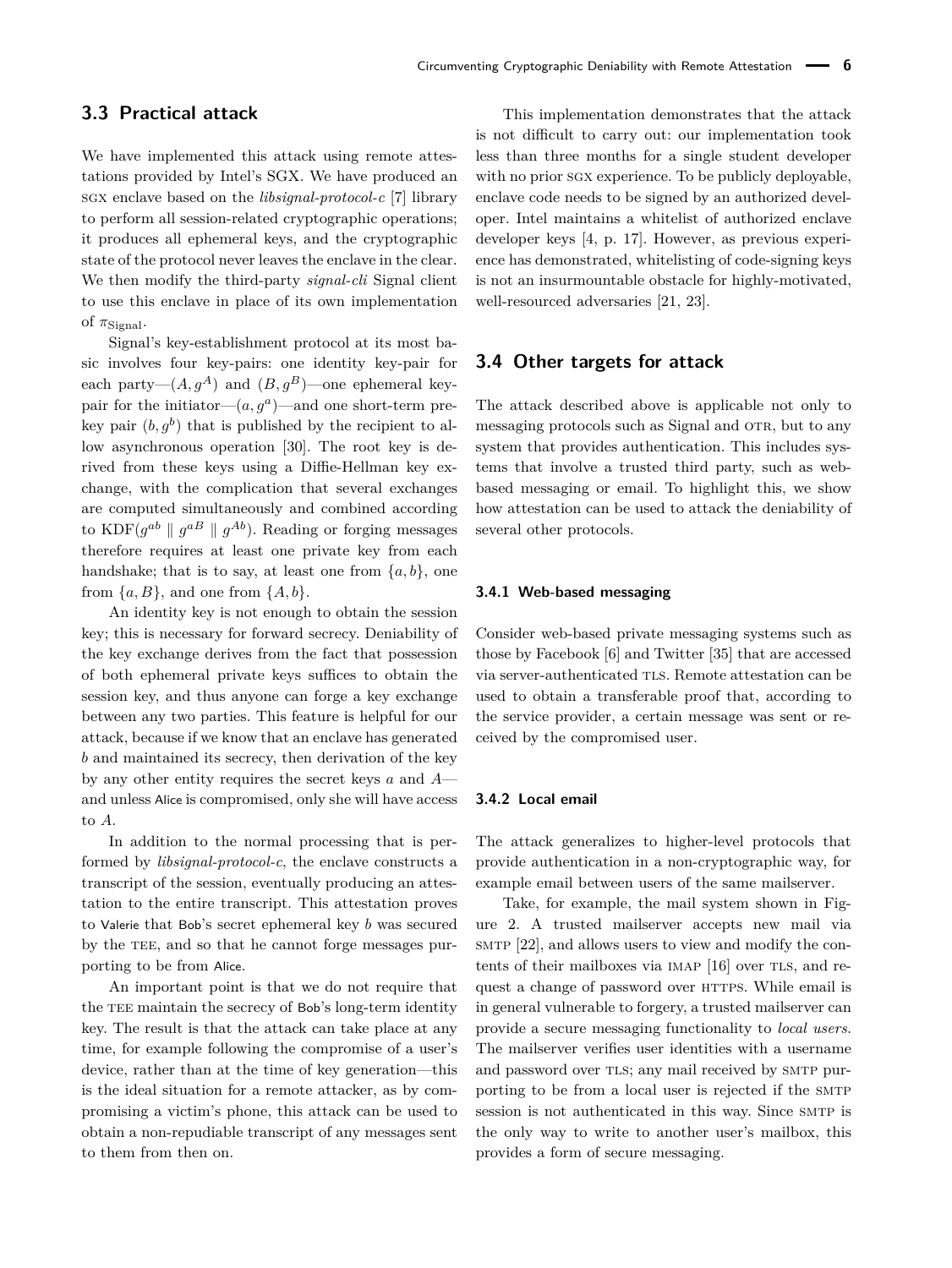<span id="page-6-1"></span>

**Fig. 2.** A mail system providing authenticated messaging between local users. Each local user accesses the server using a changeable password over TLS. Each user can append or delete messages from their own mailbox using password-authenticated imap over TLS. It is possible to append new messages to other users' mailboxes using SMTP, but a message purporting to be from a local user will only be accepted if the sender uses TLS and authenticates themselves using their password. Password changes can be made using HTTPS.

If the IMAP session is protected by TLS, then a user Bob can prove the state of his mailbox to Valerie by using a TEE to obtain an attestation to the mailserver response over tls. However, he cannot prove that a message in his mailbox came from another local user Alice, since the imap protocol allows anyone with Bob's password to write to the mailbox as well.

Suppose Bob sets his password using HTTPS and does not share it with anyone. He can then be sure that only he can access his mailbox and insert fraudulent messages; he keeps track of any messages that he inserts himself, and accepts as legitimate any messages from local users that have appeared in his mailbox since the password change, but which he did not add to the mailbox himself. Since the only other way that messages from a local user can be added to the mailbox is via authenticated SMTP, this protocol provides a secure messaging functionality from local users to Bob. So long as the mailserver does not sign messages, such as with  $DKIM$  [\[25\]](#page-13-0) signatures, this protocol is also deniable, since only Bob knows that he did not insert his own messages with imap.

Nevertheless, as an authenticated messaging protocol, we can attack this system by performing the protocol above inside a TEE. We have Bob's TEE change his password to a random value, known only to the TEE. From then on, Bob's account is only accessible via the TEE, which will attest only to messages that have appeared in the mailbox since the password change, but not those that Bob inserts or modifies via imap. The result is that Bob can prove to Valerie that Alice sent a supposedly-deniable message.

### **3.4.3 Voting systems**

Though we focus on deniable messaging in this paper, the same cloning protocol allows Bob to convince Valerie of arbitrary protocol outputs, not just  $\mathcal{F}_{\text{AUTH}}$  as we prove in Section [A.](#page-14-0)

This is particularly relevant to online voting; an important goal of online voting systems is to prevent votebuying and coercion. This is accomplished in a number of ways, but in general uses a property known in the literature as *receipt-free-ness* [\[10\]](#page-13-24).

Our attack applies to all systems that allow user devices to determine whether or not a final vote has been cast for a particular candidate (as opposed to one that requires outside information in order to decide, e.g. a randomized paper ballot). For the simplest electronic voting system—a web form with a list of candidates an attestation to its submission over TLS will do. The exact form of this attestation depends on the system, but if a voter's device can ascertain their vote, it will in general be able to prove this to Valerie.

In cases where a voter can vote multiple times, the adversary must prevent the attested vote from being overridden after the fact. For example, if the system is completely online and allows login credentials e.g. passwords and password-recovery settings—to be changed, the adversary can have the TEE lock the user out of the system after a single vote, thereby making it final.

# <span id="page-6-2"></span>**4 Mitigation**

## <span id="page-6-0"></span>**4.1 Regaining deniability with remote attestation**

We have shown how remote attestation can be used to break deniability properties; in this section, we show how remote attestation can make authenticated protocols deniable once more.

We do this by including attestations in the protocol, such that Alice can refuse to send any messages to Bob unless he uses remote attestation to prove that he does not use his TEE to harm Alice's deniability.

Though disrupting individual realizations in this way does not protect against all adversaries, it can be used to prevent an attacker from using the TEEs already present in a compromised device; if the channel is bound to a particular piece of hardware, then the available TEES will in some cases be known to Alice, allowing this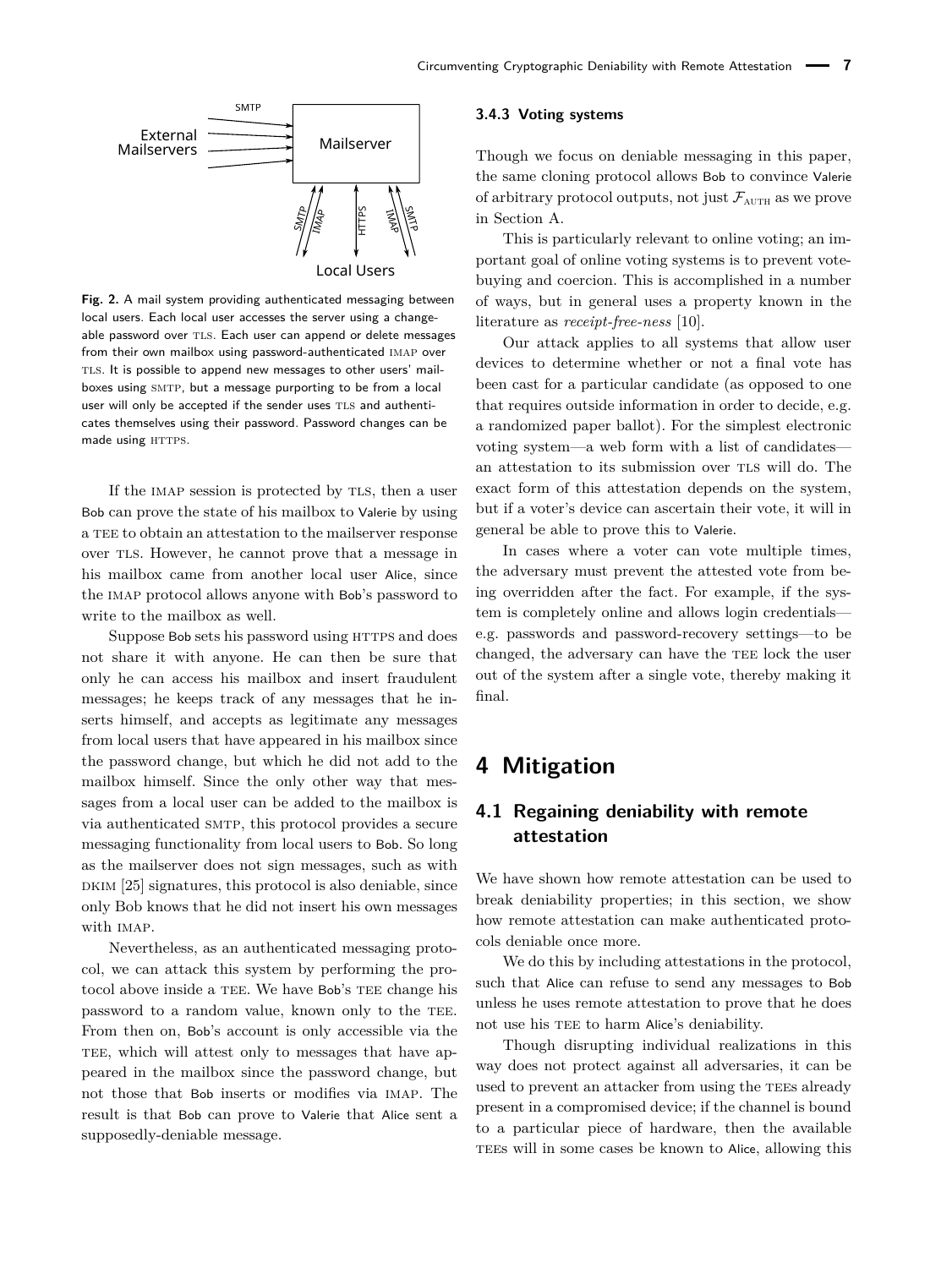attack to be prevented completely. Otherwise, an adversary might, for example, run an sgx enclave within a tpm-protected system, for example, and obtain a tpmattestation to the output of the enclave, even though it is unattested by sgx.

The inability to counter a hardware-modifying attacker in this way is best explained by the following example: Bob might allow his part in the protocol to be performed by some generally-trusted human notary who attests to its output. Such social methods do not affect the protocol execution, and so this is an unsolvable problem in general.

If the recipient is not bound to a particular piece of hardware, all adversaries are hardware-modifying a remote attacker cannot change Bob's hardware, but they can steal his key and run the protocol on a device over which they have arbitrary control. Any attestationbased countermeasure therefore requires that the channel be linkable to a specific device.

#### <span id="page-7-0"></span>**4.1.1 Complete protocol attestation**

One approach is as follows: implement *π*—for concreteness, let us suppose that it is the Signal protocol—inside a TEE, but when Bob sends any public key to Alice, he obtains a remote attestation to the fact that the corresponding private key is protected inside the TEE, and sends this attestation alongside the public key. Before sending any messages using this new key, Alice can inspect the code run by Bob to verify that messages she sends will never be attested to, whether directly or indirectly. Alice is thereby assured of the deniability of her messages.

This countermeasure is straightforward, and has the peculiar advantage of being able to rule out even online attacks, since Alice can see that Bob has not modified his protocol implementation. The disadvantage is that the entire protocol implementation is within the trusted computing base of the system—in practice, this will mean trusting the developer, as proving the absence of even some covert, indirect form of attestation is a formidable task.

#### <span id="page-7-1"></span>**4.1.2 Protocol-independent countermeasures**

As an alternative, we might consider an approach that requires only a very small piece of trusted code. Bob uses an TEE to obtain a remote attestation to the public key corresponding to a private key that is verified as being present in an unprotected location. This proves to Alice that Bob's device can perform a man-in-the-middle attack on the messages she sends, and therefore any attestation that Bob obtains on her messages will be insufficient to prove authenticity. This trusted functionality involves only a pointer check and a single elliptic-curve operation, and is therefore small enough that formal verification is realistic.

Another advantage of this method is that it does not require that every software developer produce their own trusted application; rather, the trusted part of the application is specific only to a cryptosystem, and thus with only a few such libraries it is possible to secure a wide variety of protocols.

The disadvantage of this approach is that the Bob cannot use his TEE to protect his own session keys; using a TEE to protect the entire protocol might allow greater security by keeping the its keys secure, but it is necessary to trust a large code-base. Conversely, using attestation to prove forgeability allows Bob to promise deniability using only a very small trusted application, but limits his ability to take advantage of the positive aspects of his TEE.

#### **4.1.3 Adding attestations to the Signal protocol**

The X3DH [\[30\]](#page-13-4) Diffie-Hellman handshake used by the Signal protocol combines two Diffie-Hellman key pairs to provide both authentication and forward-secrecy. Rather than directly attesting to the non-protection of each secret key, we instead generate and attest an extra key-pair at the beginning of each session. Then, in each subsequent handshake, the ephemeral Diffie-Hellman secret  $g^{ab}$  is instead replaced by  $g^{ab} \parallel g^{aq} \parallel g^{bp}$ , where *p* is generated and held by Alice's TEE, and  $q$  by Bob's TEE. At the beginning of each session,  $g^p$  and  $g^q$  are attested by Alice's and Bob's TEEs respectively, and sent to the other party. The secret keys *p* and *q* are confined to their respective TEEs. If one party does not have a TEE, then they do not send any  $g^p$ , and it is not included as input to the key derivation function.

For the 'large-TCB' countermeasure from Sec-tion [4.1.1,](#page-7-0) this occurs in the same TEE as the protocol itself. From Alice's perspective, since she keeps *a* secret, anyone else who obtains  $g^{aq}$  must know  $q$ . Bob's attestation proves to Alice that his *q* and the derived symmetric key  $k_{\text{att}}$  are confined to the non-message-attesting TEE that implements the protocol while keeping *b* secret. The same guarantee holds in reverse for Bob.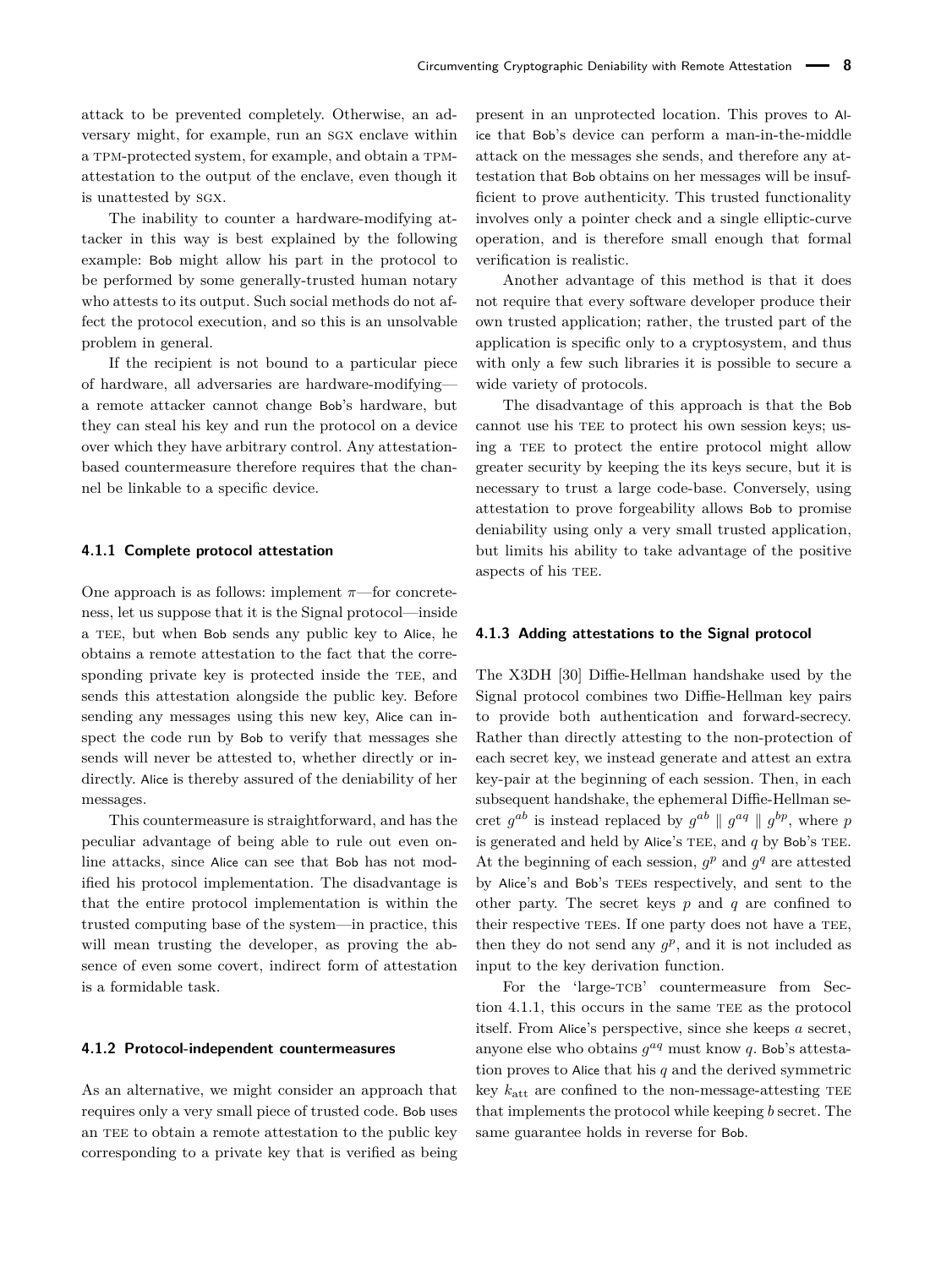In the case of the 'small-TCB' countermeasure from Section [4.1.2,](#page-7-1) each enclave simply computes  $k_{\text{att}}$  and writes it to an unprotected region of memory. This ensures that Alice and Bob can use  $k_{\text{att}}$  to forge messages at will.

#### **4.1.4 Defeating the TPM**

We claimed before that an attestation-based countermeasure must individually prevent each TEE from attesting to the protocol output. Most systems with support for sgx-based [tee](#page-0-0)s will also have a tpm, which can attest to the state of the entire system.

The TPM is relatively difficult to defeat in practice, owing to the difficulty of extending the measurement chain all the way to the application—an adversary must achieve this on *one* platform, while the defender must do so on *every* platform used to run the protocol. The TPM cannot simply be disabled, as it is necessary to obtain an attestation to the fact that it is not used. The difficulty of obtaining meaningful TPM attestations rules out the countermeasures from Sections [4.1.1](#page-7-0) and [4.1.2.](#page-7-1) The most practical means of defeating the TPM is therefore to prevent it from performing message attestations by breaking the chain of trust early in the boot process. At this point, remote attestation serves only to prove that a given value is present on this non-attesting system, allowing us to prove that the shared symmetric key exists outside a TEE. This approach has the rather substantial downside of preventing the use of the TPM elsewhere in the system, but it is currently the only viable means of defeating such an attack on the pc.

## <span id="page-8-0"></span>**4.2 Regaining deniability by abandoning authentication**

The fundamental problem that we demonstrate in this paper is that deniability and sender-authentication cannot coexist in a world with secure remote attestation. Thus, the only way to avoid non-repudiation cryptographically is to abandon sender-authentication.

This may seem like a drastic measure, but it is important to note that this does not mean the abandonment of message-authentication, but only *in-band* sender-authentication; that is, sender-authentication that occurs as part of the message-authentication protocol. Authentication performed outside the protocol, such as in-person verification of public keys, cannot be

proven by an attestation, and can therefore be used to salvage deniability.

#### **4.2.1 Linkable message authentication**

An alternative to sender-authentication is to make messages linkable but not authenticated. Rather than having one long-term identity key that is used to communicate with all other users, and which can be used to prove the sender's identity, each user generates long-term keys that are unique to an individual session. The messaging protocol does not authenticate the sender of each message, but assures the recipient that all the messages in a session have come from the same sender; as a result, this is all that can be proven by attestation. In-person verification of the session keys can be used to obtain sender authentication, but this cannot be verified by the device, making it unattestable.

The Signal user interface has already moved in this direction, with each conversation having an individual 'safety number' that is the concatenation of the two users' long-term identity key fingerprints. The interface discourages the use of identity keys outside the context of an individual pair of users, by showing these two keys as a single large block of numbers, and so it is possible to switch to a linkability-only model without any user interface changes; a major downside is that the changeover must invalidate any in-person verifications already made, since the new 'per-pair' keys cannot be automatically connected to the current 'global' long-term identity keys, as otherwise the link can be established by attestation.

#### **4.2.2 Practical difficulties**

Such a model is far from foolproof. Some kind of peruser identifier will be needed, if only to make initial contact—in the case of Signal, this is a phone number. The discovery service that responds to this request must not authenticate the connection between users and keys, for example by responding using server-authenticated TLS, as then our attack can be used to obtain a statement that, according to the discovery service, a particular key belongs to a particular user. Despite this precaution, the discovery service can still map users to keys, forcing users to trust a central service to maintain the secrecy of their identities, and to trust themselves not to inadvertently link their own identity to the transcript,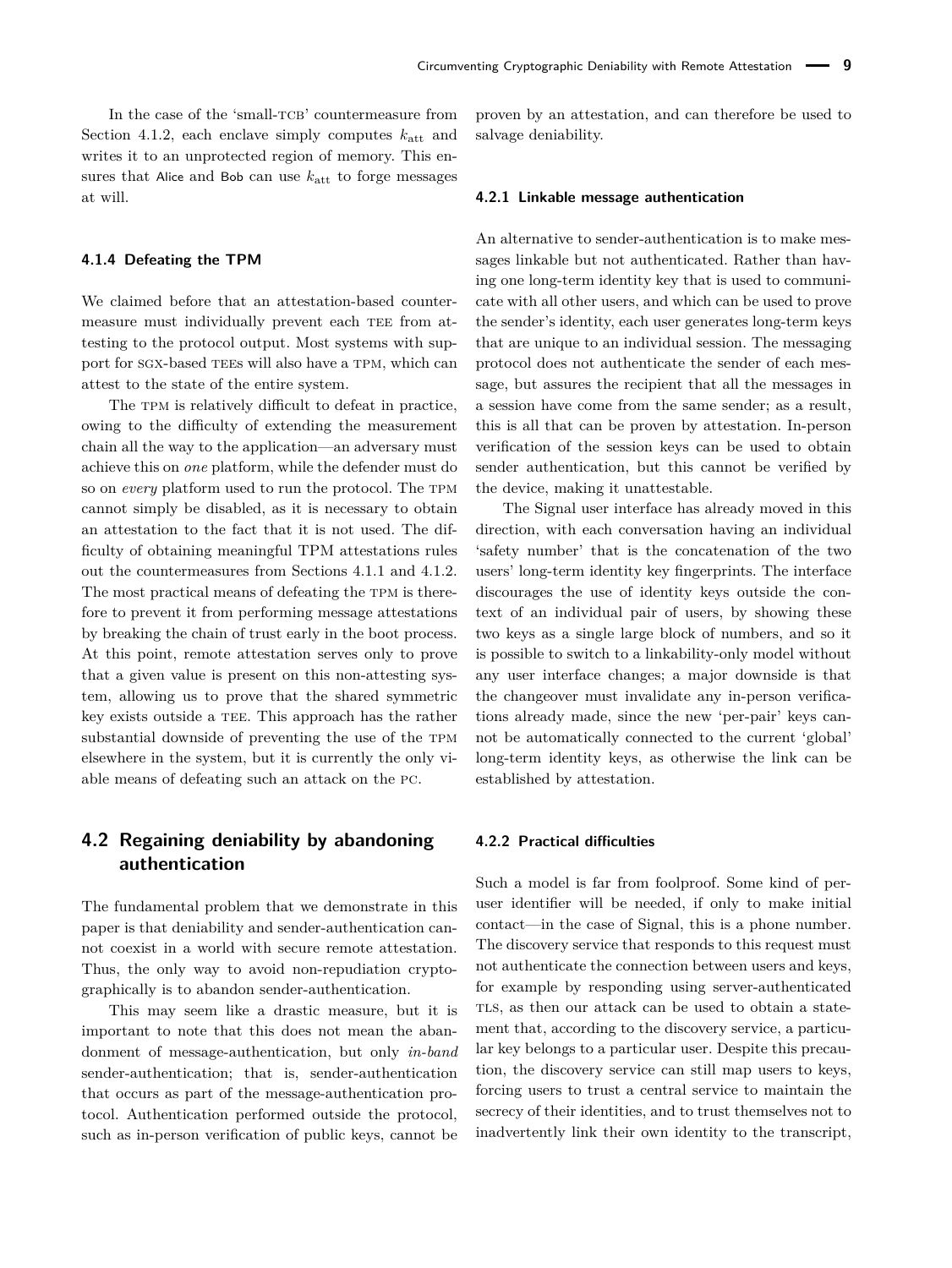for example by disclosing secret information that only they know, which later becomes public.

A fully decentralized system such as Briar [\[5\]](#page-13-25), in which users cannot communicate without prior verification, is more resistant to such attacks, but because in-band authentication methods such as the web of trust [\[32,](#page-13-26) §24.12] cannot be used, this would result in a return to the pre-Diffie-Hellman world of bilateral physical key exchange, a trade-off that few users would tolerate in practice.

### **4.3 Switching to online-deniable protocols**

Online-deniable protocols such as  $RSDAKE$  [\[37\]](#page-14-2), and DAKEZ and ZXDH [\[38\]](#page-14-3) prevent online attacks on deniability; this means that we cannot use a TEE to mount an online attack 'offline' as shown in [\[38,](#page-14-3) §A.2] for Signal and OTR. They achieve this by allowing Bob to forge messages to his TEE using his identity key, something that is not possible with Signal or the current version of OTR (OTRv3).

As we show in Section [A,](#page-14-0) our attack applies to *any* purely cryptographic protocol implementing  $\mathcal{F}_{\text{AUTH}}$ . As we discussed in Section [3.2,](#page-3-0) in the case of DAKEZ and ZXDH, this requires that Bob's identity key be generated and confined within the TEE implementing Clone<sub>B</sub> $(\pi)$  [\[28\]](#page-13-15). This restricts the time window in which an attacker can compromise Bob's device without Alice detecting them by a key change.

The upcoming OTRv4 protocol will use the online-deniable DAKEZ and XZDH protocols [\[28\]](#page-13-15). Nevertheless, it is plausible that an attacker might convince Bob that his key material has become corrupted or otherwise needs to be regenerated, encouraging him to tell Alice that she need not be alarmed by the changed identity key. This therefore provides only partial mitigation, particularly against users lacking great discipline with respect to identity keys.

### **4.4 Setting correct expectations**

Developers of messaging protocols may deem the mitigations above unaffordable. In that case, we recommend that they make clear to their users the level of deniability that they can expect.

This is important because non-transferability is an major expectation of deniable protocols by users, who do not expect that their messages can be published and publicly verified; for example, the Signal website says the following [\[27\]](#page-13-27) about deniability:

One of OTR's primary features is a property called deniability. If someone receives an OTR message from you, they can be absolutely sure you sent it (rather than having been forged by some third party), but can't prove to anyone else that it was a message you wrote. This is a nice change compared to PGP signatures, for instance, where anyone who receives a PGP signed message can prove exactly who wrote it to anyone else.

This security property has motivated a number of highvalue targets to switch to deniable messaging applications in place of email [\[19\]](#page-13-6) following the *Podesta* email dump, in which a large number of emails were published to Wikileaks, many of them including signatures that can be used to verify their authenticity [\[3\]](#page-13-1).

We have shown that the wide availability of hardware-supported attestation invalidates this expectation, and users facing such attacks may have to accept this risk if their application developers are unable to provide some mitigation.

# <span id="page-9-0"></span>**5 Upgrading deniable authenticators to signatures**

Despite our offensive use of the protocol in Figure [1,](#page-4-0) non-repudiability is highly desirable in many other systems. For example, consider an automotive setting where a sensor containing a resource-constrained microcontroller unit (MCU) montitors airbag deployment. In case of an accident, the investigation process can benefit from an unforgeable report from the MCU indicating whether the airbag deployed. While the MCU can be equipped with hardware-protected secret key, it is too resource-constrained to sign every piece of data that it emits. However, a message authentication code (mac) does not require much processing power. If the MCU shares a symmetric key with a TEE on the vehicle, which can verify the mac, sign the message, and place it into the audit log. Shared symmetric keys between each sensor and the TEE, can be established either at the time of manufacture or each time the car is started. This approach will allow auditors to verify the provenance of data even from more limited sensors.

In general, this type of protocol allows an arbitrarily-authenticated message to be made nonrepudiable. This is essentially a simple hardware secu-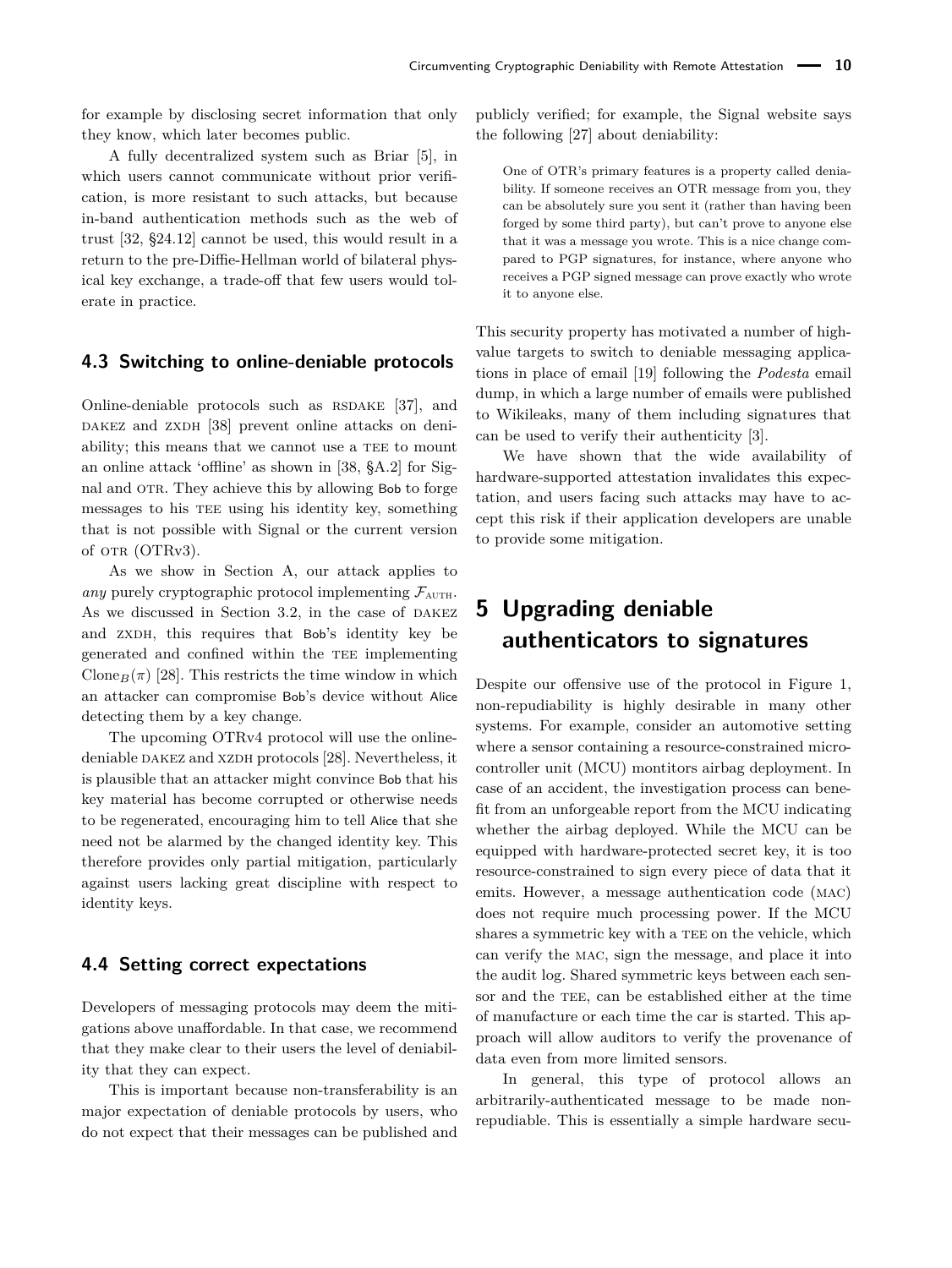rity module, and we refer to the resulting signature as a *translated signature*.

While this is perhaps an obvious application of a TEE, we briefly discuss it for a number of reasons. First, such 'obvious' applications are often discussed but rarely rigorously analyzed [\[34\]](#page-13-28). Secondly, such a protocol is extremely similar to that described in Figure [1,](#page-4-0) but its requirements differ in a manner that contradicts the analysis in Section [A.](#page-14-0) Because of this, we leave its analysis for the extended version of this paper.

A practical translated signature protocol might involve the following:

- 1. *During the setup phase,* Alice registers with the trusted application Bob and sets up a shared symmetric key, with Bob using remote attestation to show that this key is available only to the trusted application.
- 2. Bob generates a signing key and enrols it with a registration authority—which can be either a separate entity, or part of the trusted application—to provide a binding between the signing key and Alice.
- 3. *During the online phase,* Alice sends data to the server, authenticated with its shared symmetric key. Bob then signs the data with Alice's signing key, and sends the signature either to Alice or some other entity, such as an audit log.

The server-authentication process in step one violates the requirement, given in Figure [1,](#page-4-0) that  $\pi$  not use a TEE, but the resulting loss of indistinguishability is not a problem for this application.

In particular, when Alice uses this signature protocol, it is neither necessary nor desirable that she be unable to detect that she is taking part in something more than  $\mathcal{F}_{\text{AUTH}}$ . On the contrary: in many applications Alice must be certain that her signing key remains safely inside the TEE, used only to sign messages that she herself has authenticated.

# **6 Related work**

Deniability has a long history in the cryptographic literature, and protocols such as Off-the-Record [\[11\]](#page-13-3) and Signal [\[29\]](#page-13-8) have been designed with the express goal of providing repudiability. These protocols are nonetheless vulnerable to *online* attacks, in which the verifier communicates with one of the parties during the protocol, and a number of protocols have been designed with this model in mind [\[18,](#page-13-7) [37,](#page-14-2) [38\]](#page-14-3). In a sense, our attack can be

seen as running one of these online attacks locally inside a TEE, as foreshadowed by [\[38\]](#page-14-3), who propose an attack similar to ours specifically against OTRv3 and Signal using a trusted third party. However, unlike previous work, our attack is more general and applies to even online-deniable protocols and higher-level protocols as shown in Section [3.](#page-3-1)

In fact, the Town Crier protocol [\[39\]](#page-14-4) is quite similar to that that we describe in Section [5.](#page-9-0) They use a trusted execution environment to produce a certification that an input to a smart contract originated from a trusted feed at a certain time. The implications for deniability were not realized at the time, and so they did not consider the possibility that such a protocol can be used adversarially, nor the question of whether a feed operator might prevent their data from being used in such a way.

The TLS-SIGN  $[33]$  and TLS-N  $[31]$  extensions to TLS provide non-repudiation by signing all or part of the data stream, but require that the server be modified to provide a digital signature. This is effective where the server is willing to cooperate, but cannot be used in practice unless the server operator is willing to expend effort in order to make their responses non-repudiable. Unlike our approach, they can not be used by a client to hold a server accountable against its will.

Other approaches to server-supported signatures have been proposed that provide some level of accountability on the part of the server. For example, [\[8\]](#page-13-31) combines a normal signature scheme with a hash chain; the client releases a hash pre-image for each signing request, which the server signs along with the data. For the server to produce extra signatures beyond those requested by the client it must re-use an element of the hash chain, but the discovery of distinct signatures that include the same hash pre-image provides cryptographic evidence of the server's misbehavior, meaning that it can be held accountable if such signatures are found in the wild.

# **7 Discussion**

That remote attestation can compromise deniable messaging protocols is somewhat obvious in hindsight; nevertheless, even [\[39\]](#page-14-4), which makes use of the phenomenon in a fundamental way, fails to anticipate the far-reaching implications of a protocol that obtains a transferable authenticator from a deniable protocol.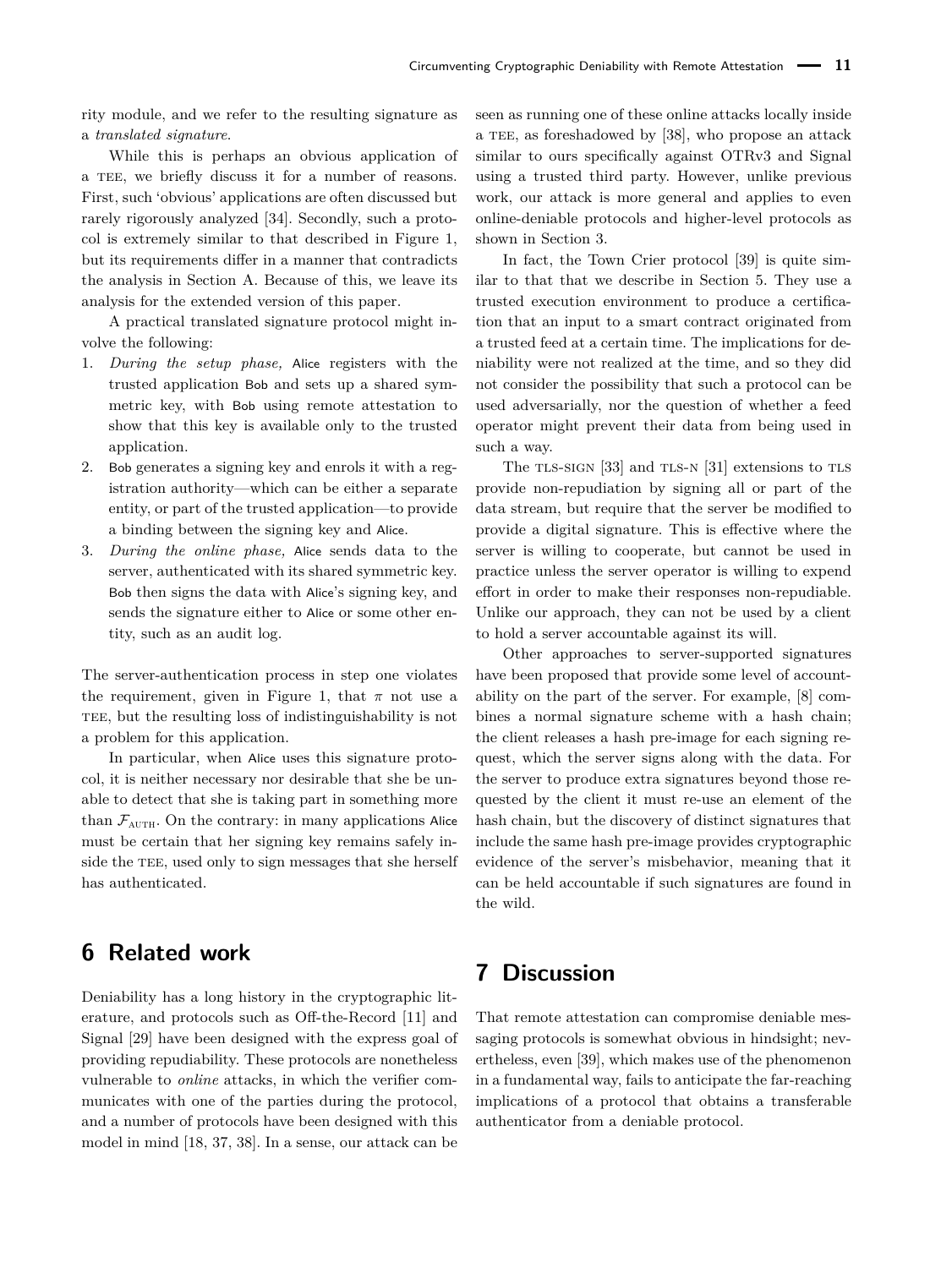This attack is highly practical with existing hardware; the sgx-based realization of this attack is mitigated somewhat by the need for an Intel-whitelisted signing key in order to run an sgx enclave with memory protection, but for a well-resourced attacker this is unlikely to pose an enormous obstacle. Though more difficult to use, tpm-based attestation is available to anyone, and so restrictions on the use of sgx do not prevent this attack in general.

### **7.1 Is this a protocol issue?**

One might reasonably ask whether defense against this type of attack is within the scope of a deniable protocol, given that one is already forced to concede that cryptographic deniability provides no defense against a recipient that is trusted by the verifier in their own right. We argue that this viewpoint is overly restrictive given that this class of attack is closely linked to protocol properties

Consider a protocol like pgp, in which users send messages signed with a long-term key; this is clearly not deniable, though this might not matter if the recipient erases the signatures after verification. However, if the recipient's system is compromised then the attacker can obtain signed copies of new messages. This can be mitigated by changing the protocol to use a mac on each message, rather than a signature, and modern protocols do so.

The fact that our attestation-based attack can be mitigated with protocol changes means that protocol designers face a choice as to whether their systems will resist it. It is for this reason that we take a more optimistic view: while there is no general defense against a recipient who is trusted by a verifier, we can at least make such attacks unscalable by preventing untrustworthy actors from taking advantage of the trust placed by the wider community in vendors of attestation hardware.

### **7.2 Comparison to forensic methods**

We also take a moment to compare our attack with the methods normally used in criminal investigations: these are generally considered to be outside the scope of protocol design, and so they merit comparison to our own approach.

A judge can rely on many different kinds of noncryptographic evidence: Bob might testify under oath, or his device might be examined by a forensic technician who is trusted to give honest evidence.

What these methods have in common with our attack is that some party provides a link in the chain of trust between Alice's input to the protocol and the value that the judge accepts. However, there is an important difference in that these methods rely on the existence of such a party who is directly involved in the case. When an attack is made by an untrustworthy adversary—for example, a hostile government—then it is unlikely that the adversary will be able to obtain such a signed—and so transferable—statement from a source trusted by the public.

Our attack demonstrates that such a trustworthy party is now widely available in the form of a TEE with remote attestation capabilities; this is vastly more accessible and scalable than depending on the personal involvement of a trustworthy human. Fortunately, protocol builders seeking to achieve a practical form of deniability can choose to mitigate this attack by the methods discussed in Section [4.](#page-6-2)

### **7.3 TEE-based countermeasures**

The need for a TEE in order to retain existing protocol guarantees has a number of implications. First, if we are to provide both sender authentication and deniability in the same protocol, the use of a TEE is mandatory. That is to say, there is no purely cryptographic method by which deniability can be achieved without sacrificing authenticity. Secondly, the asymmetric nature of the threat puts the defender at a distinct disadvantage. Now that TEEs capable of remote attestation are available, to be assured of deniability it becomes necessary for *everyone* to abandon either purely-cryptographic protocols or machine-verifiable sender authentication. Even supposing that an attestation-based defense is viable, there will be a long transitional period during which the relevant hardware and software is not sufficiently ubiquitous as to allow users to refuse communication with those that fail to provide the proper attestations.

In addition, the TEE-based countermeasures that we describe in Section [4.1](#page-6-0) require complete enumeration of the TEEs present in the system; on mobile platforms this might be realistic if it is possible to obtain an attestation to the model of the device. However, such an enumeration will be most reliable in an organizational setting, where the capabilities of issued devices can be exactly known.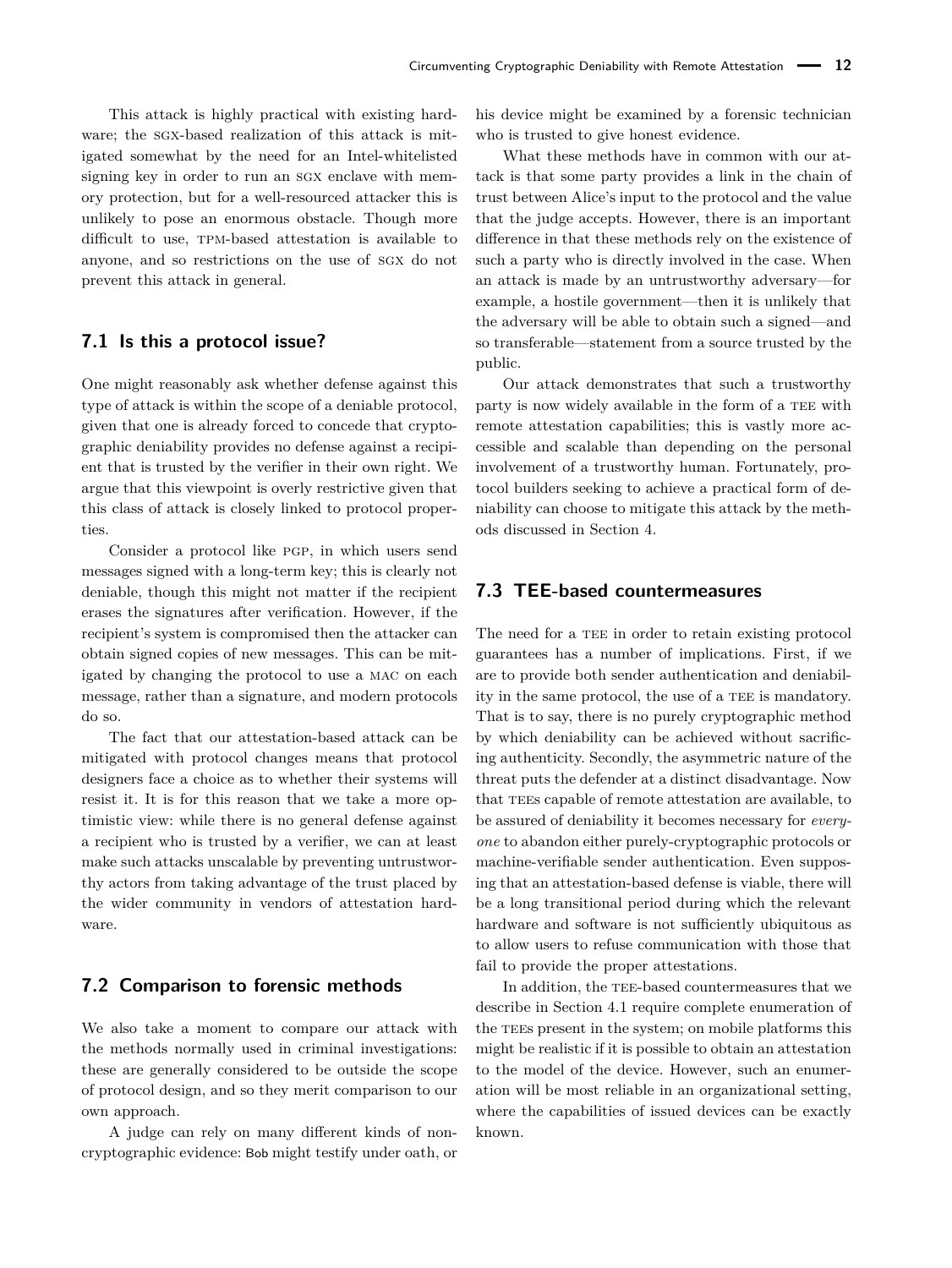The effect on the software ecosystem is also substantial: with applications generally being unable to use a TEE without some kind of commercial relationship with its designer, it will no longer be possible for users to arbitrarily modify their messaging applications, as is the case in the open-source world today. This disadvantage might be greatly ameliorated by allowing the general public to access [tee](#page-0-0) functionality in some limited way while TEE vendors are hesitant to allow free access so because of malware concerns, defenses that we propose in this Section [4.1](#page-6-0) will be equally effective if they allow untrusted code read-only access. This will allow arbitrary applications to perform meaningful attestations without the risk of the platform being misused to produce un-analyzable malware.

### **7.4 Trust in the TEE**

Another important point is that it is not necessary to have universal trust in the TEE: only Valerie needs to trust the TEE, and so the fact that some user might hold that a TEE can easily be physically attacked is irrelevant—if a few local journalists trust the TEE, then that is enough for an adversary seeking to provide a credible email dump.

Backdoor-ed TEEs are also irrelevant to our protocol in at least one important case—if we suppose that the politicians and officials of any given nation use devices whose TEEs are manufactured in their own country, then even if a backdoor is present, will not be accessible by a foreign adversary to be of use for forgery. Incriminating messages obtained by a foreign power can therefore still be verified: while they might conceivably be forged, a well-designed backdoor will allow only the target nation to forge attestations, and thus the victim's nation cannot deny the attested messages by blaming a backdoor-ed TEE.

### **7.5 Responsible disclosure**

We informed the Signal and OTR developers of this work on 30 April 2018.

The Signal developers have responded that they "don't consider this a protocol issue, or an issue that affects deniability in practice."

The OTR developers have acknowledged our report, and noted that it provides practical justification for their decision to use online-deniable key-establishment schemes in the upcoming OTRv4.

# **8 Conclusion**

In this work, we show how a TEE can be used to convert a deniable authenticated channel into a non-repudiable one. While this ability can been used legitimately for such purposes as implementation of remotely-accessible hsm [\[26\]](#page-13-32) or the injection of data into smart contracts [\[39\]](#page-14-4), that one can do so surreptitiously has farreaching implications that are obvious only with the benefit of hindsight.

We have shown that this applies to any protocol implementing an authenticated message functionality. Protocol designers therefore face a difficult choice: abandon either unconditional deniability or some level of authenticity, or incorporate trusted execution environments into their protocols. Compatibility concerns render the latter unrealistic in the short-term, leading us to the unfortunate conclusion that even off-line deniable communication is no longer practical for most users without in-person verification. Despite this, offline-deniable authentication protocols significantly reduce the window of attack, and we hope that other protocol designers will follow the lead of OTRv4 in adopting them.

More generally, remote attestation changes adversary models in a non-trivial way. In some ways, an adversary using remote attestation is weaker, because it cannot arbitrarily deviate from the protocol specification. But when selecting an adversary model for deniable protocols, power is weakness and honesty strength. With remote attestation capabilities widely available, it is necessary to reconsider whether existing protocols provide the same security guarantees under this adversary model. In the case of deniable messaging, the answer is no.

# **9 Acknowledgements**

We thank Chris Brzuska for helpful discussion, as well as Jian Liu and Andrew Paverd for reviewing previous versions of this paper. We thank the developers of Signal and OTR for their prompt responses and discussion.

This work is supported in part by Intel (ICRI-CARS) and by the Academy of Finland (grant 309195).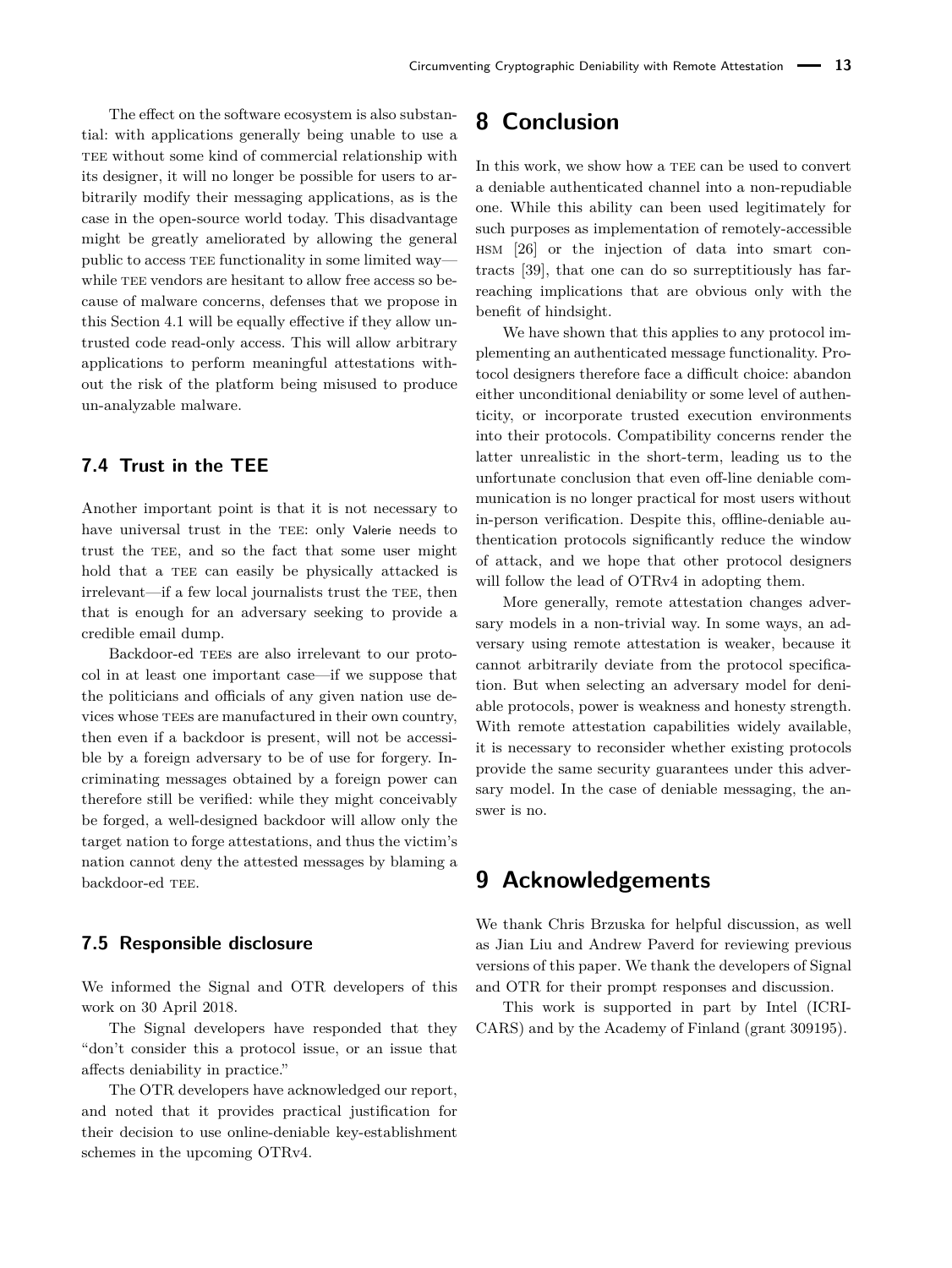# **References**

- <span id="page-13-10"></span>[1] "ARM security technology: Building a secure system using TrustZone technology," ARM, White paper, 2009. [Online]. Available: [https://www.arm.com/products/security-on](https://www.arm.com/products/security-on-arm/trustzone)[arm/trustzone](https://www.arm.com/products/security-on-arm/trustzone)
- <span id="page-13-11"></span>[2] "Intel Software Guard Extensions programming reference," Tech. Rep., 2014. [Online]. Available: [https://software.intel.](https://software.intel.com/sites/default/files/managed/48/88/329298-002.pdf) [com/sites/default/files/managed/48/88/329298-002.pdf](https://software.intel.com/sites/default/files/managed/48/88/329298-002.pdf)
- <span id="page-13-1"></span>[3] (2016) DKIM verification. [Online]. Available: [https:](https://wikileaks.org/DKIM-Verification.html) [//wikileaks.org/DKIM-Verification.html](https://wikileaks.org/DKIM-Verification.html)
- <span id="page-13-17"></span>[4] "Intel Software Guard Extensions SDK for Linux OS: Developer reference," Tech. Rep., 2016.
- <span id="page-13-25"></span>[5] (2018) Briar: Secure messaging, anywhere. Accessed 2018-04-29. [Online]. Available:<https://briarproject.org/>
- <span id="page-13-20"></span>[6] (2018) Messenger. Accessed 2018-05-03. [Online]. Available: <https://www.messenger.com/>
- <span id="page-13-16"></span>[7] "Signal Protocol C library," Code, 2018, commit 9e10362fce9072b104e6d5a51d6f56d939d1f36e. [Online]. Available:<https://github.com/signalapp/libsignal-protocol-c>
- <span id="page-13-31"></span>[8] N. Asokan, G. Tsudik, and M. Waidner, "Server-supported signatures," in ESORICS'96: 4th European Symposium on Research in Computer Security, ser. Lecture Notes in Computer Science, E. Bertino, H. Kurth, G. Martella, and E. Montolivo, Eds., vol. 1146. Springer, Heidelberg, Sep. 1996, pp. 131–143.
- <span id="page-13-34"></span>[9] R. Bahmani, M. Barbosa, F. Brasser, B. Portela, A.-R. Sadeghi, G. Scerri, and B. Warinschi, "Secure multiparty computation from SGX," in FC 2017: 21st International Conference on Financial Cryptography and Data Security, ser. Lecture Notes in Computer Science, A. Kiayias, Ed., vol. 10322. Springer, Heidelberg, Apr. 2017, pp. 477–497.
- <span id="page-13-24"></span>[10] J. C. Benaloh and D. Tuinstra, "Receipt-free secret-ballot elections (extended abstract)," in 26th Annual ACM Symposium on Theory of Computing. ACM Press, May 1994, pp. 544–553.
- <span id="page-13-3"></span>[11] N. Borisove, I. Goldberg, and E. Brewer, "Off-the-record communication, or, why not to use PGP," in Proceedings of the ACM Workshop on Privacy in the Electronic Society (WPES), 2004.
- <span id="page-13-13"></span>[12] R. Canetti, "Universally composable security: A new paradigm for cryptographic protocols," in 42nd Annual Symposium on Foundations of Computer Science. IEEE Computer Society Press, Oct. 2001, pp. 136–145.
- <span id="page-13-14"></span>[13] -, "Universally composable signatures, certification and authentication," Cryptology ePrint Archive, Report 2003/239, 2003, [http://eprint.iacr.org/2003/239.](http://eprint.iacr.org/2003/239)
- <span id="page-13-33"></span>[14] R. Canetti, Y. Dodis, R. Pass, and S. Walfish, "Universally composable security with global setup," Cryptology ePrint Archive, Report 2006/432, 2006, [http://eprint.iacr.org/](http://eprint.iacr.org/2006/432) [2006/432.](http://eprint.iacr.org/2006/432)
- <span id="page-13-5"></span>[15] I. Carmon, "How we broke the NSA story," Salon, 2013, 2013-06-10.
- <span id="page-13-23"></span>[16] M. Crispin, "Internet Message Access Protocol - Version 4rev1," RFC 3501, Mar. 2003. [Online]. Available: <https://rfc-editor.org/rfc/rfc3501.txt>
- <span id="page-13-9"></span>[17] T. Dierks and C. Allen, RFC 2246 - The TLS Protocol Version 1.0, Internet Activities Board, Jan. 1999.
- <span id="page-13-7"></span>[18] Y. Dodis, J. Katz, A. Smith, and S. Walfish, "Composability and on-line deniability of authentication," in TCC 2009: 6th Theory of Cryptography Conference, ser. Lecture Notes in Computer Science, O. Reingold, Ed., vol. 5444. Springer, Heidelberg, Mar. 2009, pp. 146–162.
- <span id="page-13-6"></span>[19] M. Gay, "Political world embraces encrypted-messaging app Signal amid fears of hacking," The Wall Street Journal, 2017, 2017-01-27. [Online]. Available: [https://www.wsj.](https://www.wsj.com/articles/political-world-embraces-encrypted-messaging-app-amid-fears-of-hacking-1485492485) [com/articles/political-world-embraces-encrypted-messaging](https://www.wsj.com/articles/political-world-embraces-encrypted-messaging-app-amid-fears-of-hacking-1485492485)[app-amid-fears-of-hacking-1485492485](https://www.wsj.com/articles/political-world-embraces-encrypted-messaging-app-amid-fears-of-hacking-1485492485)
- <span id="page-13-12"></span>[20] "Trusted Platform Module library," Standard, 2015.
- <span id="page-13-18"></span>[21] D. Kim, B. J. Kwon, and T. Dumitras, "Certified malware: Measuring breaches of trust in the windows code-signing PKI," in ACM CCS 17: 24th Conference on Computer and Communications Security, B. M. Thuraisingham, D. Evans, T. Malkin, and D. Xu, Eds. ACM Press, Oct. / Nov. 2017, pp. 1435–1448.
- <span id="page-13-22"></span>[22] J. C. Klensin, "Simple Mail Transfer Protocol," RFC 5321, Oct. 2008. [Online]. Available: [https://rfc](https://rfc-editor.org/rfc/rfc5321.txt)[editor.org/rfc/rfc5321.txt](https://rfc-editor.org/rfc/rfc5321.txt)
- <span id="page-13-19"></span>[23] P. Kotzias, S. Matic, R. Rivera, and J. Caballero, "Certified PUP: Abuse in authenticode code signing," in ACM CCS 15: 22nd Conference on Computer and Communications Security, I. Ray, N. Li, and C. Kruegel:, Eds. ACM Press, Oct. 2015, pp. 465–478.
- <span id="page-13-2"></span>[24] H. Krawczyk, "SKEME: A versatile secure key exchange mechanism for Internet," in Proceedings of the Symposium on Network and Distributed System Security, 1996.
- <span id="page-13-0"></span>[25] M. Kucherawy, D. Crocker, and T. Hansen, "DomainKeys Identified Mail (DKIM) Signatures," RFC 6376, Sep. 2011. [Online]. Available:<https://rfc-editor.org/rfc/rfc6376.txt>
- <span id="page-13-32"></span>[26] A. Kurnikov, A. Paverd, M. Mannan, and N. Asokan, "https://arxiv.org/abs/1804.08569," 2018. [Online]. Available:<https://arxiv.org/abs/1804.08569>
- <span id="page-13-27"></span>[27] M. Marlinspike. (2013) Simplifying OTR deniability. Accessed 2018-05-01. [Online]. Available: [https://signal.org/blog/](https://signal.org/blog/simplifying-otr-deniability/) [simplifying-otr-deniability/](https://signal.org/blog/simplifying-otr-deniability/)
- <span id="page-13-15"></span>[28] OTRv4 team, "Personal communication," 2018.
- <span id="page-13-8"></span>[29] T. Perrin and M. Marlinspike, "The double ratchet algorithm," Open Whisper Systems, Standard, 2016. [Online]. Available: <https://signal.org/docs/specifications/doubleratchet/>
- <span id="page-13-4"></span>[30] ——, "The X3DH key agreement protocol, revision 1," Open Whisper Systems, Standard, 2016. [Online]. Available: <https://signal.org/docs/specifications/x3dh/>
- <span id="page-13-30"></span>[31] H. Ritzdorf, K. Wüst, A. Gervais, G. Felley, and S. Capkun, "TLS-N: Non-repudiation over TLS enabling - ubiquitous content signing for disintermediation," Cryptology ePrint Archive, Report 2017/578, 2017, [http://eprint.iacr.org/](http://eprint.iacr.org/2017/578) [2017/578.](http://eprint.iacr.org/2017/578)
- <span id="page-13-26"></span>[32] B. Schneier, Applied Cryptography. Wiley, 1996.
- <span id="page-13-29"></span>[33] A. Serhrouchni and I. Hajjeh, "Intégration de la signature numérique au protocole SSL/TLS," Annales Des Télécommunications, vol. 61, no. 5–6, pp. 522–541, 2006.
- <span id="page-13-28"></span>[34] Y. Swami, "SGX remote attestation is not sufficient," Cryptology ePrint Archive, Report 2017/736, 2017, [http:](http://eprint.iacr.org/2017/736) [//eprint.iacr.org/2017/736.](http://eprint.iacr.org/2017/736)
- <span id="page-13-21"></span>[35] Twitter. (2018) About direct messages. Accessed 2018-05-03. [Online]. Available: [https://help.twitter.com/en/using](https://help.twitter.com/en/using-twitter/direct-messages)[twitter/direct-messages](https://help.twitter.com/en/using-twitter/direct-messages)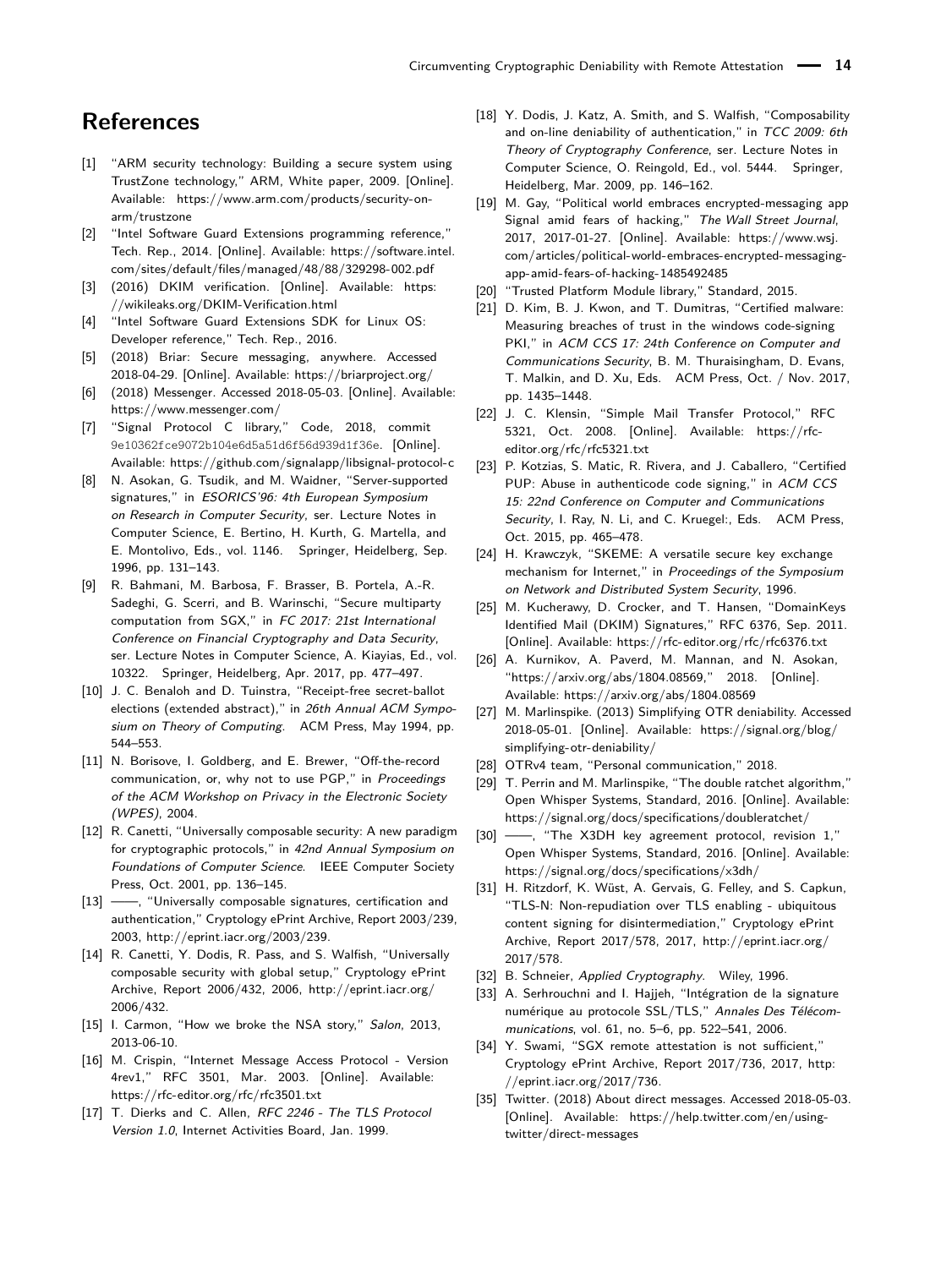- <span id="page-14-1"></span>[36] N. Unger, S. Dechand, J. Bonneau, S. Fahl, H. Perl, I. Goldberg, and M. Smith, "SoK: Secure messaging," in 2015 IEEE Symposium on Security and Privacy. IEEE Computer Society Press, May 2015, pp. 232–249.
- <span id="page-14-2"></span>[37] N. Unger and I. Goldberg, "Deniable key exchanges for secure messaging," in ACM CCS 15: 22nd Conference on Computer and Communications Security, I. Ray, N. Li, and C. Kruegel:, Eds. ACM Press, Oct. 2015, pp. 1211–1223.
- <span id="page-14-3"></span>[38] - flmproved strongly deniable authenticated key exchanges for secure messaging," vol. 2018, 2018.
- <span id="page-14-4"></span>[39] F. Zhang, E. Cecchetti, K. Croman, A. Juels, and E. Shi, "Town crier: An authenticated data feed for smart contracts," in ACM CCS 16: 23rd Conference on Computer and Communications Security, E. R. Weippl, S. Katzenbeisser, C. Kruegel, A. C. Myers, and S. Halevi, Eds. ACM Press, Oct. 2016, pp. 270–282.

# <span id="page-14-0"></span>**A Security analysis**

Deniability is an unusual property in that it requires that a certain attack be *possible*; as a result our attack is unusual in that it requires that the protocol Clone<sub>B</sub> $(\pi)$  described in Figure [1](#page-4-0) be *secure*. This means that a practical demonstration is not enough: the attack also requires an argument for its security.

Conversely, the goal of our countermeasures described in Section [4—](#page-6-2)is to change the original protocol so that any statement about it afterwards by either party is *vulnerable* to forgery.

Our analysis of the protocol  $\text{Clone}_B(\pi)$  has two goals:

- 1. To show that the attestation for the protocol cannot be forged—that is, a soundness proof to the benefit of Valerie.
- 2. To show that Alice cannot distinguish between our protocol and the base protocol *π*.

Though we devote most of this section to proving the first point, the second is equally important. If Alice can detect that Bob is making a non-repudiable record of her statements, then she can abort.

### **A.1 Universal composability**

We perform our analysis in the *universal composability* framework [\[12\]](#page-13-13). This framework defines security according to the inability of the environment, which controls the inputs and the adversary, and observes the outputs of the protocol, to distinguish between a real run of the protocol and one that simply calls the ideal functionality that the real-world protocol attempts to emulate.

If a protocol *π* is indistinguishable from another *ρ* in this way, we say that  $\pi$  uc-emulates  $\rho$ , and vice-versa. This approach is particularly attractive because of what is known as the *universal composition theorem* [\[12,](#page-13-13) Theorem 13], by which we are assured that a protocol composed of many sub-protocols is indistinguishable from a similar protocol in which all of its sub-protocols are replaced by the ideal functionalities that they uc-emulate.

### **A.2 Defining deniability**

Deniability is a highly intuitive concept, but unfortunately there is no widely-accepted formal definition of deniability. Dodis et al. [\[18\]](#page-13-7) sketch the following definition of online-deniability, in terms of an informant  $\mathcal I$  or misinformant  $M$  who can adaptively corrupt either the sender *S* or recipient *R*, with the knowledge of a judge  $\mathcal{J}$ :

**Definition 1** (Deniable protocol, quoted from [\[18\]](#page-13-7))**.**

*A protocol π achieves on-line deniable authentication if, for any efficient informant* I*, there exists an efficient misinformant* M *such that no efficient judge* J *can distinguish the following two experiments with non-negligible probability:*

- *1. Informant experiment: S and R run π in the presence of the informant* I *(who in turn interacts with the judge* J *in an on-line manner). R informs* J *upon accepting any message m*<sup>0</sup> *as having been*  $a$ *uthenticated by*  $S$  *(the message*  $m'$  *need not be the same as the input to S if, say, S is corrupt and ignores its input).*
- *2. Misinformant experiment: S and R do nothing, and* J *only interacts with the misinformant* M*. (Here,*  $M$  *is allowed to falsely inform*  $J$  *that*  $R$  *accepted some arbitrary message*  $m'$  *as having been authenticated by S).*

*As in the* uc *model, we can take the informant* I *to be a "dummy" attacker who follows the instructions of the judge and truthfully reports everything it sees.*

That is to say, a protocol is deniable if it is possible to efficiently and undetectably forge any evidence an informant might provide. It is also claimed by [\[18\]](#page-13-7) that this definition of deniability is equivalent to emulation of the  $\mathcal{F}_{\text{AUTH}}$  functionality under the *generalized universal composability* model [\[14\]](#page-13-33), and that it cannot be fulfilled unconditionally in their particular pki model. We show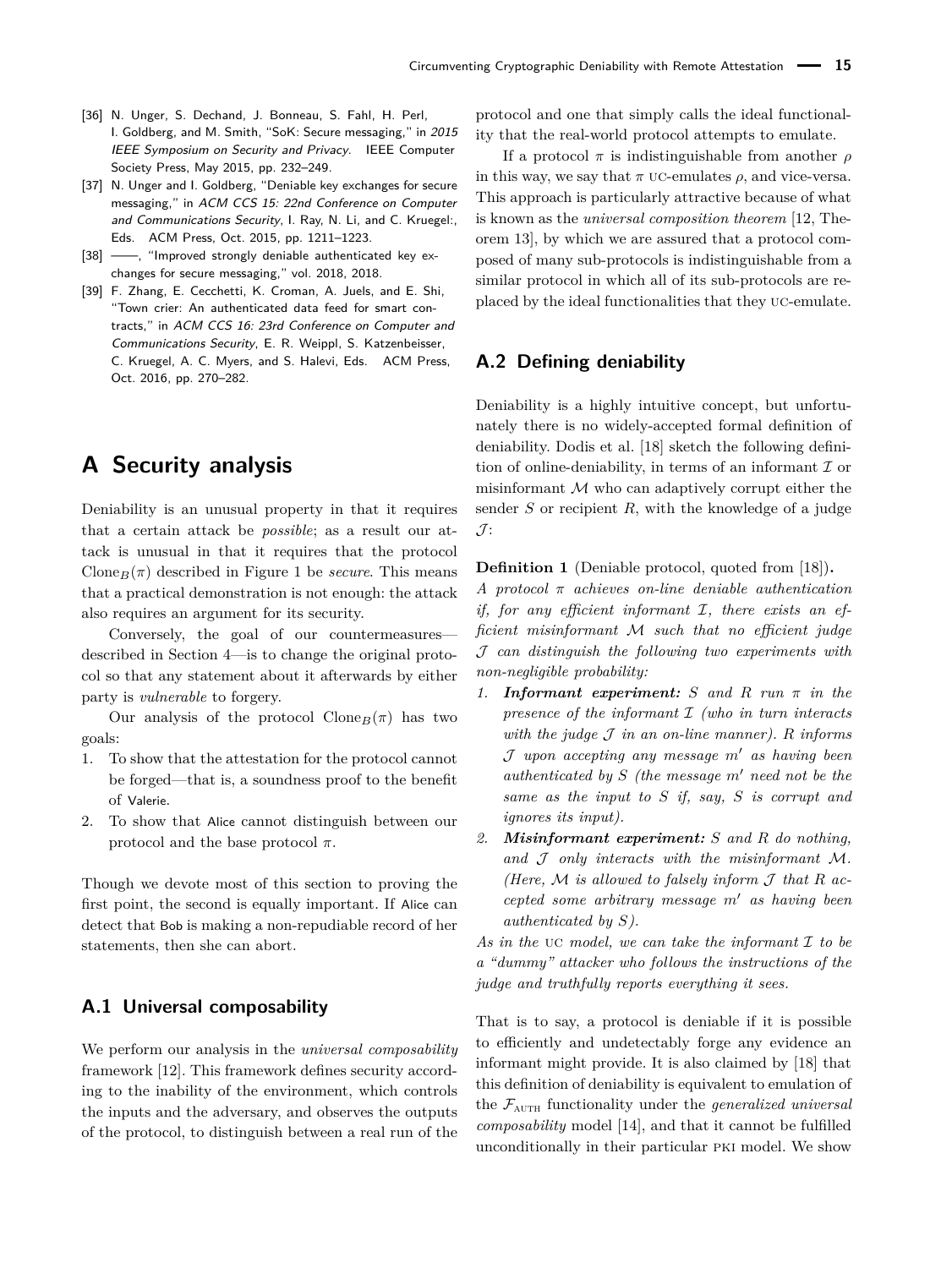in this section that when remote attestation is possible, the attack presented in Section [3](#page-3-1) prevents deniability for *any* TEE-free authenticated protocol.

### **A.3 Unforgeability**

We begin by showing that the protocol from Figure [1](#page-4-0) is sound. Bob might try to frame Alice by sending Valerie an *x* that is different from what Alice really sent. Valerie has no contact with Alice, or even with the adversary during the execution of the protocol; in the most extreme case, Bob may not send his message  $(x, \sigma)$  to the verifier until years later. Our proof proceeds as follows:

- 1. Use the game from Figure [3—](#page-15-0)taken from [\[9,](#page-13-34) Figure 1]—to infer the existence of a machine that has executed the protocol  $\pi_B$  and output the value *m*.
- 2. Suppose  $\pi$  uc-emulates the functionality  $\mathcal{F}_{\text{AUTH}}$ .
- 3. Construct a universal-composability experiment based on the following:
	- **Real World:** Execute Clone<sub>B</sub> $(\pi)$ , where Bob is incorruptible, and produces attestations using the functionality  $\mathcal{F}_{\text{CBRT}}$  from [\[13\]](#page-13-14).
	- **Ideal World:** Simulate Clone<sub>*B*</sub>( $\pi$ ) for A by taking the simulator  $S$  from the UC-emulation proof for  $\pi$ , and augmenting it with extra calls to the adversary to simulate the attestation by Bob and the message from Bob to Valerie.
- 4. These two worlds are indistinguishable until the end of execution of  $\pi_B$ , based on the definition of S.
- 5. After  $\pi_B$ , our simulator is an exact simulation of the real-world protocol, and thus the two worlds cannot be distinguished by  $\mathcal{E}$ .

In the real-world protocol described in Figure [1,](#page-4-0) the adversary hosts the TEE and sees its output, and so in this section we consider an authenticated message functionality  $\mathcal{F}_{\text{AUTH}}$ , rather than the secure message functionality  $\mathcal{F}_{\text{SMT}}$  that also provides confidentiality.

We begin by constructing a model in the universal composability framework, using a security definition for remote attestation to infer the existence of a physical party running the protocol in question. Let us consider the computational framework from [\[9\]](#page-13-34); they describe a machine, deterministic except via a system call providing fresh random coins, that takes labelled inputs to produce optionally-attested outputs. Their definition of security has the adversary perform arbitrary interactions with the machine, producing a set of labelled input/attested-output pairs [\[9,](#page-13-34) Fig. 1]. The adversary wins if the attestations are valid, but no execution envi<span id="page-15-0"></span>1 : prms  $\leftarrow$ \$ M.lnit(1<sup>n</sup>)

- $2: (P, L^*, l, n, \mathsf{st}_{\mathcal{A}}) \leftarrow \mathsf{s}\mathcal{A}_1(\mathsf{prms})$
- 3 : *P* <sup>∗</sup> ← Compile(prms*, P, L*<sup>∗</sup> )
- $4: \text{st}_V \leftarrow (\text{prms}, P, L^*)$
- 5 : // The adversary produces *n* attestations,
- 6 :  $\#$  possibly interacting with the TEE.
- 7 : **for**  $k \in [1...n]$
- 8 :  $(i_k, o_k, \mathsf{st}_{\mathcal{A}}) \leftarrow \mathsf{s} \mathcal{A}_2^{\mathcal{M}}(\mathsf{st}_{\mathcal{A}})$
- $9: (o_k, \mathsf{st}_V) \leftarrow \mathsf{Verify}(\mathsf{prms}, l, i_k, o_k^*, \mathsf{st}_V)$
- 10 : // The adversary loses **if** the attestations are invalid.
- 11 : **if**  $o_k = \perp$
- 12 : **return** False
- 13 : **fi**
- 14 : **done**
- 15 : // The adversary loses **if** the attestations are legitimate.
- 16 : **for**  $\text{hdl}^*$  : Program<sub> $\mathcal{M}(\text{hdl}^*) = P^*$ </sub>
- 17 : (*l*  $\mathbf{I}'_1, \mathbf{i}'_1, o'_1, \ldots, \mathbf{l}'_m, \mathbf{i}'_m, o'_m) \leftarrow \mathsf{Trace}_{\mathcal{M}_R}(\mathsf{hdl}^*)$
- 18 : *T*  $T' \leftarrow \textbf{filter}[l](\textsf{Trace}_{\textsf{[st;Coins}_{\mathcal{M}}(\textsf{hdl}^*)]})$
- 19 : **if**  $T \sqsubseteq T'$
- 20 : **return** False
- 21 : **fi**
- 22 : **done**
- $23:$  // If the attestations are valid but not genuine,
- 24 :  $\#$  the adversary wins.
- 25 : **return** True

**Fig. 3.** The security game for Labelled Attested Computation, as given in [\[9,](#page-13-34) Figure 1]. The adversary interacts with a machine type  $M$ , which may be any number of physical devices, and produces an attestation trace. The adversary wins if they succeed in obtaining a set of valid attestations that were not produced by a machine running the specified program.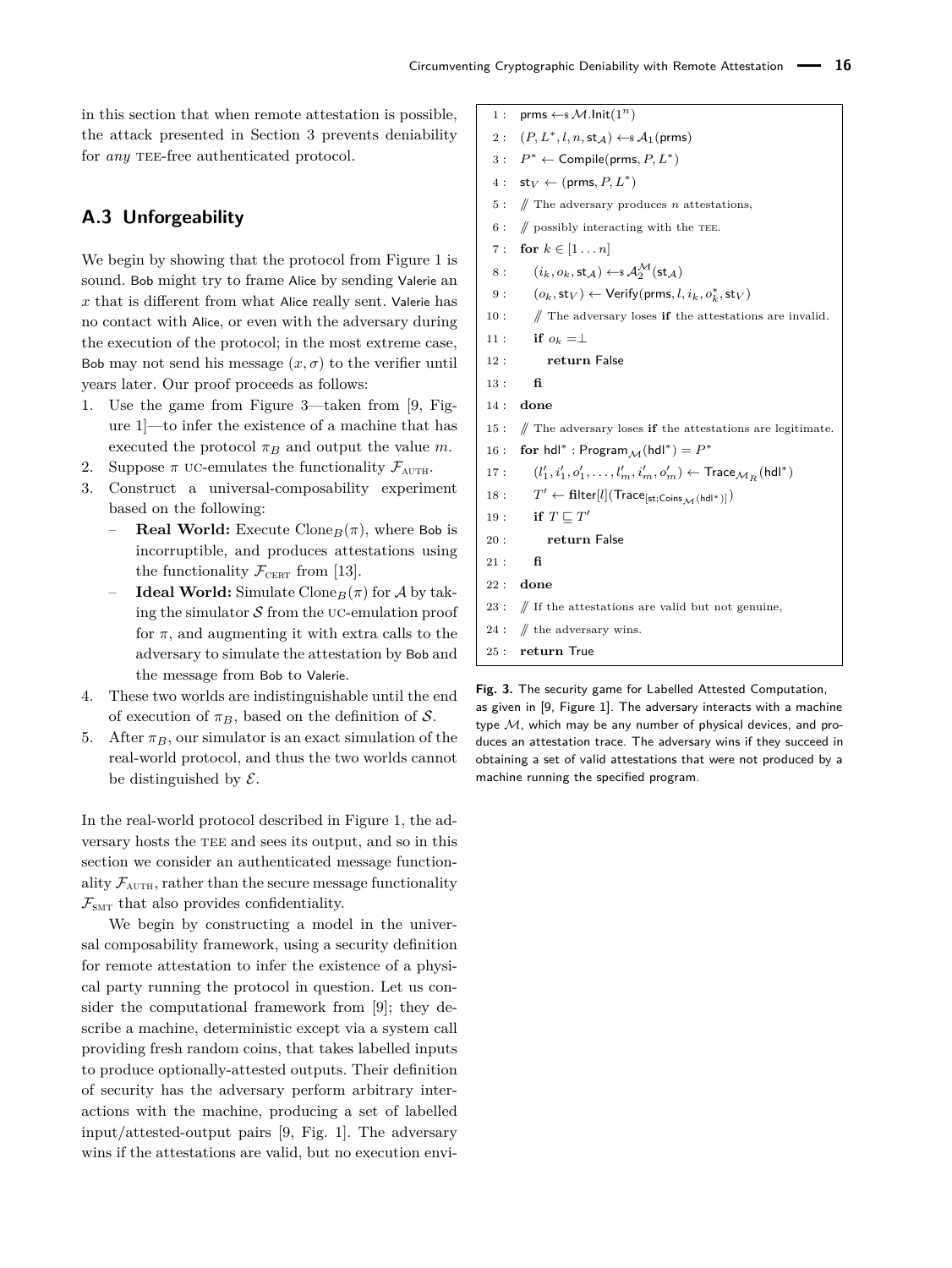ronment on the machine has legitimately generated the same input/output sequence.

If we suppose that the adversary cannot win with a non-negligible probability, then we know that, except with a negligible probability, that there is a machine that has executed  $\pi_B$  yielding output *m*. We introduce an incorruptible party into our real-world model that executes  $\pi_B$  and hands a signature to  $A$  to be given to *V* .

**Lemma 1.** *Suppose that* Bob *has access to a machine for which no adversary can win the remote-attestation security game from Figure [3](#page-15-0) with non-negligible probability. Then, the real-world protocol* Clone<sub>*B*</sub>  $\pi$  *is modelled in the universal-composabilty setting by Figure [4,](#page-16-1) noting that the additional incorruptible party executing*  $\pi'_B$ *physically exists in the form of an adversary-controlled* TEE.

*Proof.* By assumption, Bob cannot win the game from [\[9,](#page-13-34) Fig. 1] with more than negligible probability. We may therefore ignore the possibility that he will win the game, and focus on the ways in which he might lose.

In order for Valerie not to abort upon receiving the message from Bob, the attestation must be valid. We therefore need only consider the other failure condition for the adversary, namely that in which the machine has correctly executed the program  $P$ , yielding the given output.

Because we know that a machine running this protocol physically exists somewhere, we may introduce one such machine as an incorruptible party  $\pi'_B$  to the protocol in Figure [4.](#page-16-1)

Since the attested value is, by definition, a message from some instance of  $\pi'_B$ , we model the attestation signature using Canetti's certification functionality  $\mathcal{F}_{\text{CERT}}$  [\[13\]](#page-13-14). This functionality allows us to ensures that a given message originated from  $\pi_B'$ , which is exactly the guarantee given by the attestation. Note that this only works because there is only a single attestation per protocol-execution, and thus the adversary cannot inter-leave messages from different protocol instances<sup>[2](#page-0-0)</sup>.  $\Box$ 

This model of our protocol is advantageous in that it allows us to construct our  $\text{Cone}_B(\pi)$ -simulator by modification of an arbitrary simulator for *π*.

<span id="page-16-1"></span>

**Fig. 4.** Hybrid model of our protocol in the universal composability setting. We model the remote attestation using the certifica-tion functionality from [\[13\]](#page-13-14)—because  $\pi_B'$  performs only a single attestation, this models a remote attestation.

The isolation guaran[tee](#page-0-0)s of the TEE are important here—in the uc model of the protocol,  $\pi_B'$  is executed by a distinct party. A perfectly isolating execution environment will make this party incorruptible, while a completely non-isolating execution environment—e.g. sgx operating in debug mode—manifests itself as a corruptible party.

Next we must specify the exact ideal-world functionality  $\mathcal{F}_{\text{CLONE}}$  that our protocol is to implement. This is shown in Figure [5,](#page-17-0) with reference to the ideal functionality  $\mathcal{F}_{\text{AUTH}}$  that is UC-emulated by the original protocol  $\pi$ . We take the original functionality  $\mathcal{F}_{\text{AUTH}}$  and have it ignore any messages from the verifier, but duplicate to Valerie any message sent to Bob.

<span id="page-16-0"></span>**Theorem 1** (Security of Clone<sub>*B*</sub> $(\pi)$ ). *Suppose the original protocol*  $\pi$  uc-*emulates*  $\mathcal{F}_{\text{AUTH}}$ *. Then,* Clone<sub>*B*</sub>( $\pi$ ) UC-emulates  $\mathcal{F}_{\text{CLONE}}$ .

*Proof.* Since  $\pi$  uc-emulates  $\mathcal{F}_{\text{AUTH}}$ , for any adversary  $\mathcal{A}$ there must exist a block-box simulator  $S$  of  $\pi$ , such that the environment cannot distinguish between the following:

- 1. The real-world protocol  $\pi$  being run with an adversary A.
- 2. The ideal-world functionality  $\mathcal{F}_{\text{AUTH}}$  being run against the simulator  $S$ .

Our goal is to construct a simulator  $\mathcal{S}'$  that cannot be distinguished from the real protocol  $\text{Clope}_B(\pi)$  by the environment.

To do this, we augment  $\mathcal S$  with an exact simulation of the extra messages provided by  $\text{Clone}_B(\pi)$ . Note that Clone<sub>B</sub>( $\pi$ ) is identical to  $\pi$  up until the attesta-

**<sup>2</sup>** This problem is quite easy to solve, even if this protocol does not require that we do so here. For example, a  $\pi_B'$  that performs several attestations might generate a random session identifier and include it in its attested data.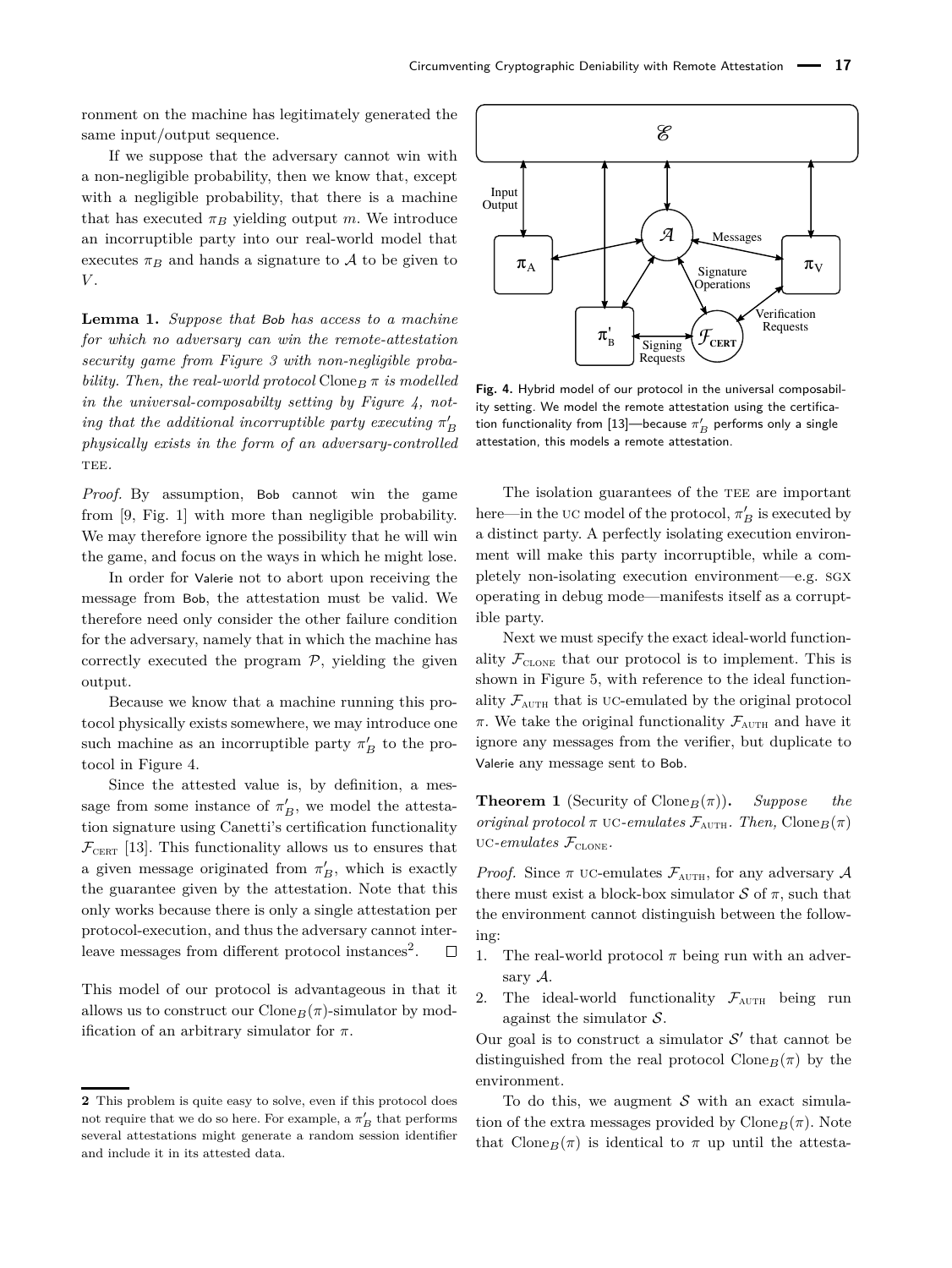### <span id="page-17-0"></span>The ideal functionality  $\mathcal{F}_{\text{auth}}$  adapted from [\[12\]](#page-13-13).

| 1: Send $(sid, Sent, S, R, m)$ to R. |
|--------------------------------------|
| 2: Send $(sid, Sent, S, R, m)$ to A. |

Otherwise:

Ignore the message.

### **The ideal functionality** F**clone.**

#### When receiving (*sid,* Send*, R, m*) from *S*:

|  | 1: Send $(sid, Sent, S, R, m)$ to R. |  |  |
|--|--------------------------------------|--|--|

- 2 : Send (*sid,* Sent*, S, R, m*) to A.
- 3 : Send (*sid,* Sent*, S, R, m*) to *V* .

Otherwise:

Ignore the message.

### The simulator  $\mathcal{S}'$  for  $\pi$  in the  $\mathcal{F}_{\text{clone}}$  model.

// Simulate *π*.

1 : Do as per S until its simulation of  $\pi$  is complete.

 $\#$  Simulate the behavior of  $\mathcal{F}_{\text{CBRT}}$  during the attestation.

 $\#$  Let *m* be the message from Alice received from  $\mathcal{F}_{\text{CLONE}}$ 

 $\sqrt{ }$  during Step 1.

- 2 : Send  $(sid, \text{Sign}, m)$  to A from the simulated  $\mathcal{F}_{\text{CBRT}}$ .
- 3 : Upon receiving  $(sid,$  Signature,  $m, \sigma$ ) from A to  $\mathcal{F}_{\text{CBRT}}$ , proceed as per Canetti's simulator of  $\mathcal{F}_{\text{CBRT}}$ , shown in Fig. 2 of [\[13\]](#page-13-14).

// Simulate the receipt of the attested output to *V* .

- 4 : Upon receiving a message  $(sid, x, \sigma)$  from A to *V*, send (*sid*, Verify,  $x, \sigma$ ) to A from the simulated *V*.
- 5 : Upon receiving a message (*sid,* Verified*, x, r*) from  $\mathcal A$  to  $\mathcal F_{\text{CBRT}}$ , if  $x = m \wedge r \neq 1$  then abort.

**Fig. 5.** The ideal functionality  $\mathcal{F}_{\text{AUTH}}$  implemented by  $\pi$ , its variation  $\mathcal{F}_{\text{CLONE}}$  implemented by  $\text{Clore}_{B}(\pi)$ , and the  $\mathcal{F}_{\text{CLONE}}$  simulator  $\mathcal{S}'$  . We show that  $\mathcal{S}'$  in the  $\mathcal{F}_{\text{\tiny{CLONE}}}$  model is indistinguishable from the hybrid model of  $\pi$  in Figure [4.](#page-16-1) This definition captures the fact that we wish to provide the same functionality as  $\mathcal{F}_{\text{AUTH}}$ to Alice and Bob, but to provide Valerie and the adversary with Bob's output.

tion; therefore, we can use  $S$  to simulate this part of the protocol.

Each time  $\mathcal{S}'$  receives a message M from  $\mathcal{F}_{\text{CLONE}}$ , it does as  $S$  does until it reaches the end of the simulation of *π*.

At this point the environment cannot distinguish between the hybrid and ideal worlds, because the realworld execution is simply  $\pi$ , and this is simulated by S.

We must now simulate the remainder of the protocol Clone<sub>B</sub> $(\pi)$ , in which Bob's device attests to his output and sends it to Valerie. We perform a perfect simulation of the signature and verification using the contents *m* of the message leaked by  $\mathcal{F}_{\text{AUTH}}$ : the behavior of  $\pi'$  at this point can be completely determined by the value of the message *m* leaked to the adversary.

This is a perfect simulation of the adversary's view of the protocol. Jointly with this, we consider the parties' outputs to the environment. Alice and Bob do not produce any outputs after they finish executing  $\pi$ , as in the ideal-world case. However, Valerie does produce an output at this point, if and only if the attestation she receives is accepted as valid. Otherwise, she aborts.

By the definition of  $\mathcal{F}_{\text{cLONE}}$ , the message (*sid,* Sent*,* Alice*,* Bob*, m*) received by the adversary from the ideal functionality corresponds exactly to the input (*sid,* Send*,* Bob*, m*) given to Alice as input by the environment. Therefore, the simulated protocol must— and in Figure [5,](#page-17-0) does—abort if and only if  $A$  responds negatively to the simulated verification request for the attestation of *m*. Otherwise the simulator may terminate, and Valerie will, by the definition of  $\mathcal{F}_{\text{CLONE}}$ , output the correct value.

This is a perfect simulation of the real participants' behavior after the original protocol. The simulated protocol execution as a whole is therefore indistinguishable from a real protocol execution by the environment, and protocol thus uc-emulates  $\mathcal{F}_{\text{CLONE}}$ .  $\Box$ 

### **A.4 Undeniability**

The transformed protocol  $\text{Cone}_B(\pi)$  is clearly not deniable in the intuitive sense, as Valerie receives an authentic copy of every message that Alice sends to Bob. All that remains is to show that this implies that  $\pi$  is not deniable.

**Corollary 1.** *The protocol*  $\pi$  *is not deniable with respect to informants capable of carrying out the attack from Section [3.](#page-3-1)*